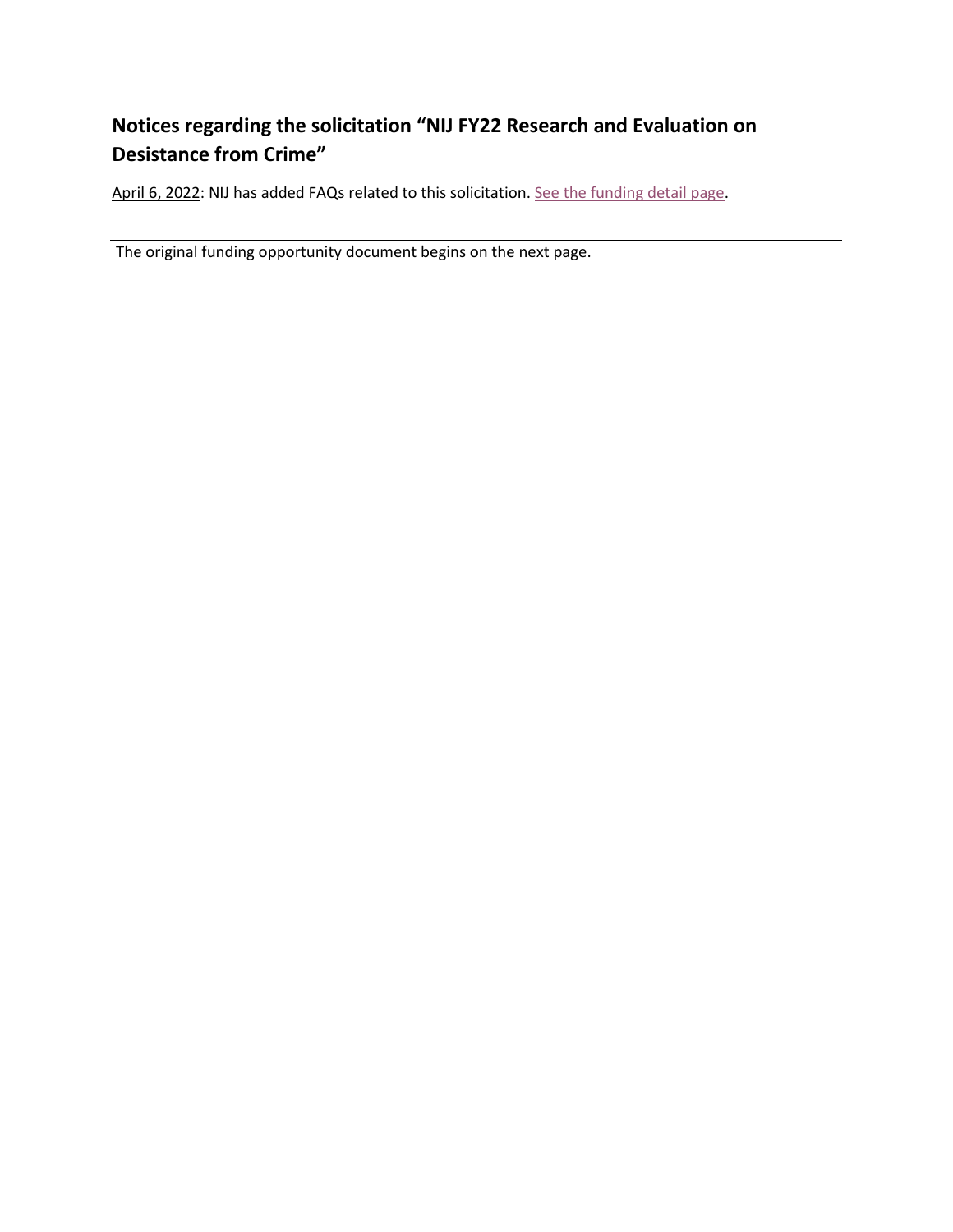OMB No. 1121-0329 Approval Expires 12/31/2023



## **NIJ FY22 Research and Evaluation on Desistance from Crime**

| <b>Assistance Listing Number #</b>      | 16.560                 |  |
|-----------------------------------------|------------------------|--|
| <b>Grants.gov Opportunity Number:</b>   | O-NIJ-2022-171220      |  |
| <b>Solicitation Release Date:</b>       | March 24, 2022 2:59 PM |  |
| <b>Version:</b>                         | 2                      |  |
| <b>Grants.gov Deadline:</b>             | May 09, 2022 11:59 PM  |  |
| <b>Application JustGrants Deadline:</b> | May 23, 2022 8:59 PM   |  |

## **Overview**

The [U.S. Department of Justice](https://www.usdoj.gov/) (DOJ), [Office of Justice Programs](https://www.ojp.usdoj.gov/) (OJP), [National Institute of Justice](https://nij.ojp.gov/) (NIJ), is seeking applications for funding to conduct rigorous evaluations of desistance-based interventions to advance understanding of strategies that might aid in the desistance process. This program furthers the DOJ's mission by supporting the development of new knowledge and tools to address the challenges of crime and justice in the United States.

This solicitation incorporates the [OJP Grant Application Resource Guide](https://www.ojp.gov/funding/Apply/Resources/Grant-App-Resource-Guide.htm) by reference. The OJP Grant Application Resource Guide provides guidance to applicants for the preparation and submission to OJP of applications for funding. **If this solicitation expressly modifies any provision in the OJP Grant Application Resource Guide, the applicant is to follow the guidelines in this solicitation as to that provision.** 

## **Solicitation Categories**

This solicitation does not include Solicitation Categories.

## **Eligible Applicants:**

City or township governments, County governments, For profit organizations other than small businesses, Independent school districts, Native American tribal governments (Federally recognized), Native American tribal organizations (other than Federally recognized tribal governments), Nonprofits having a 501(c)(3) status with the IRS, other than institutions of higher education, Nonprofits that do not have a 501(c)(3) status with the IRS, other than institutions of higher education, Private institutions of higher education, Public and State controlled institutions of higher education, Public housing authorities/Indian housing authorities, Small businesses, Special district governments, State governments, Other

## **Other**

For purposes of this solicitation, "state" means any state of the United States, the District of Columbia, the Commonwealth of Puerto Rico, the Virgin Islands, Guam, American Samoa, and the Commonwealth of the Northern Mariana Islands.

To advance Executive Order 13929 Safe Policing for Safe Communities, the Attorney General determined that all state, local, and university or college law enforcement agencies must be certified by an approved independent credentialing body or have started the certification process, to be eligible for FY 2022 DOJ discretionary grant funding. To become certified, the law enforcement agency must meet two mandatory conditions: (1) the agency's use-of-force policies adhere to all applicable federal, state, and local laws and (2) the agency's use-of-force policies prohibit chokeholds except in situations where use of deadly force is allowed by law. The certification requirement also applies to law enforcement agencies receiving DOJ discretionary grant funding through a

> Page 1 of 24 O-NIJ-2022-171220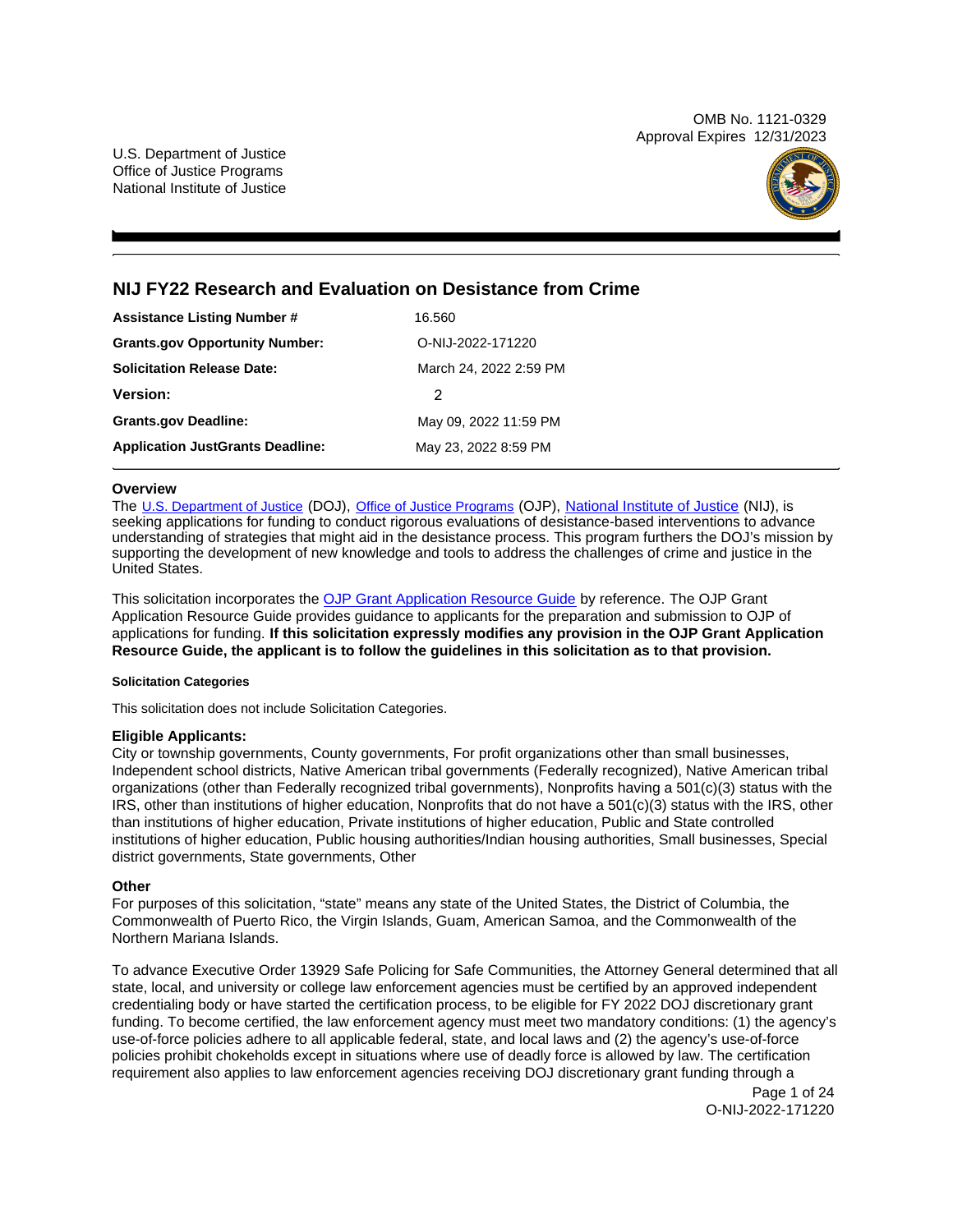<span id="page-2-0"></span>subaward. For detailed information on this certification requirement, please visit [https://cops.usdoj.gov/SafePolicingEO](https://cops.usdoj.gov/SafePolicingEO%20) to access the Standards for Certification on Safe Policing for Safe Communities, the Implementation Fact Sheet, and the List of Designated Independent Credentialing Bodies.

Foreign governments, foreign organizations, and foreign colleges and universities are not eligible to apply. Federal agencies are eligible to apply. (Any award made to a federal agency will be made as an inter-agency reimbursable agreement.)

All recipients and subrecipients (including any for-profit organization) must forgo any profit or management fee.

NIJ will consider applications under which two or more entities would carry out the federal award; however, only one entity may be the applicant. Any others must be proposed as subrecipients (subgrantees). For additional information on subawards, see the [OJP Grant Application Resource Guide.](https://www.ojp.gov/funding/Apply/Resources/Grant-App-Resource-Guide.htm)

NIJ may elect to fund applications submitted under this FY 2022 solicitation in future fiscal years, dependent on, among other considerations, the merit of the applications and the availability of appropriations.

## **Contact Information**

For technical assistance with submitting the Application for Federal Assistance standard form (SF)-424 and a Disclosure of Lobbying Activities form (SF-LLL) in [Grants.gov](https://Grants.gov), contact the [Grants.gov](https://Grants.gov) Customer Support Hotline at 800-518-4726, 606-545-5035, [Grants.gov Customer Support,](https://www.grants.gov/web/grants/support.html) or [support@grants.gov.](mailto:support@grants.gov) The [Grants.gov](https://Grants.gov) Support Hotline operates 24 hours a day, 7 days a week, except on federal holidays.

For technical assistance with submitting the full application in DOJ's Justice Grants System (JustGrants), contact the JustGrants Service Desk at 833-872-5175 or [JustGrants.Support@usdoj.gov.](mailto:JustGrants.Support@usdoj.gov) The JustGrants Service Desk operates 5 a.m. to 9 p.m. eastern time Monday-Friday and 9 a.m. to 5 p.m. Saturday, Sunday, and Federal holidays.

For assistance with any other requirements of this solicitation, contact the OJP Response Center by telephone at 800-851-3420 or TTY: 301-240-6310 (hearing impaired only), or by email at [grants@ncjrs.gov.](mailto:grants@ncjrs.gov) The OJP Response Center hours of operation are 10:00 a.m. to 6:00 p.m., eastern time Monday–Friday, and 10:00 a.m. to 8:00 p.m. on the solicitation closing date.

## **Submission Information**

Applications will be submitted to DOJ in two steps:

**Step 1:** The applicant must submit by the [Grants.gov](https://Grants.gov) deadline the required Application for Federal Assistance standard form (SF)-424 and a Disclosure of Lobbying Activities (SF-LLL) form when they register in [Grants.gov](https://Grants.gov) at [https://www.grants.gov/web/grants/register.html.](https://www.grants.gov/web/grants/register.html)

Beginning April 4, 2022, the Federal government will cease using the Data Universal Numbering System (DUNS) number to uniquely identify entities. At that point, entities doing business with the Federal government will use a Unique Entity Identifier (UEI) created in SAM.gov. If your entity is currently registered in SAM.gov, your UEI has already been assigned and is viewable in SAM.gov. This includes inactive registrations. If you are a new entity registering in SAM.gov, you will continue to register in SAM.gov using the DUNS number assigned by Dun and Bradstreet (D&B) until April 4, 2022. Upon completing your registration in SAM.gov, you will be assigned a UEI. For additional information, see the [Unique Entity Identifier Update](https://www.gsa.gov/about-us/organization/federal-acquisition-service/office-of-systems-management/integrated-award-environment-iae/iae-systems-information-kit/unique-entity-identifier-update) and the [OJP Grant Application Resource](https://www.ojp.gov/funding/apply/ojp-grant-application-resource-guide#unique-entity)  [Guide.](https://www.ojp.gov/funding/apply/ojp-grant-application-resource-guide#unique-entity)

**IMPORTANT:** [Grants.gov](https://Grants.gov) will transition to UEI at 11:59 p.m. eastern time (ET) on March 31, 2022.

To support this transition, DOJ will update all posted [Grants.gov](https://Grants.gov) funding opportunity packages to reflect the use of UEI.

All entities applying for DOJ funding opportunities that have a [Grants.gov](https://Grants.gov) close date after March 31, 2022, must take one of the following actions:

1) Complete and submit the SF-424 and SF-LLL **no later than March 30, 2022, at 8:00 p.m. ET**.

 • If the SF-424 is not completed and submitted by this time, any information contained in the SF-424 will be Page 2 of 24 O-NIJ-2022-171220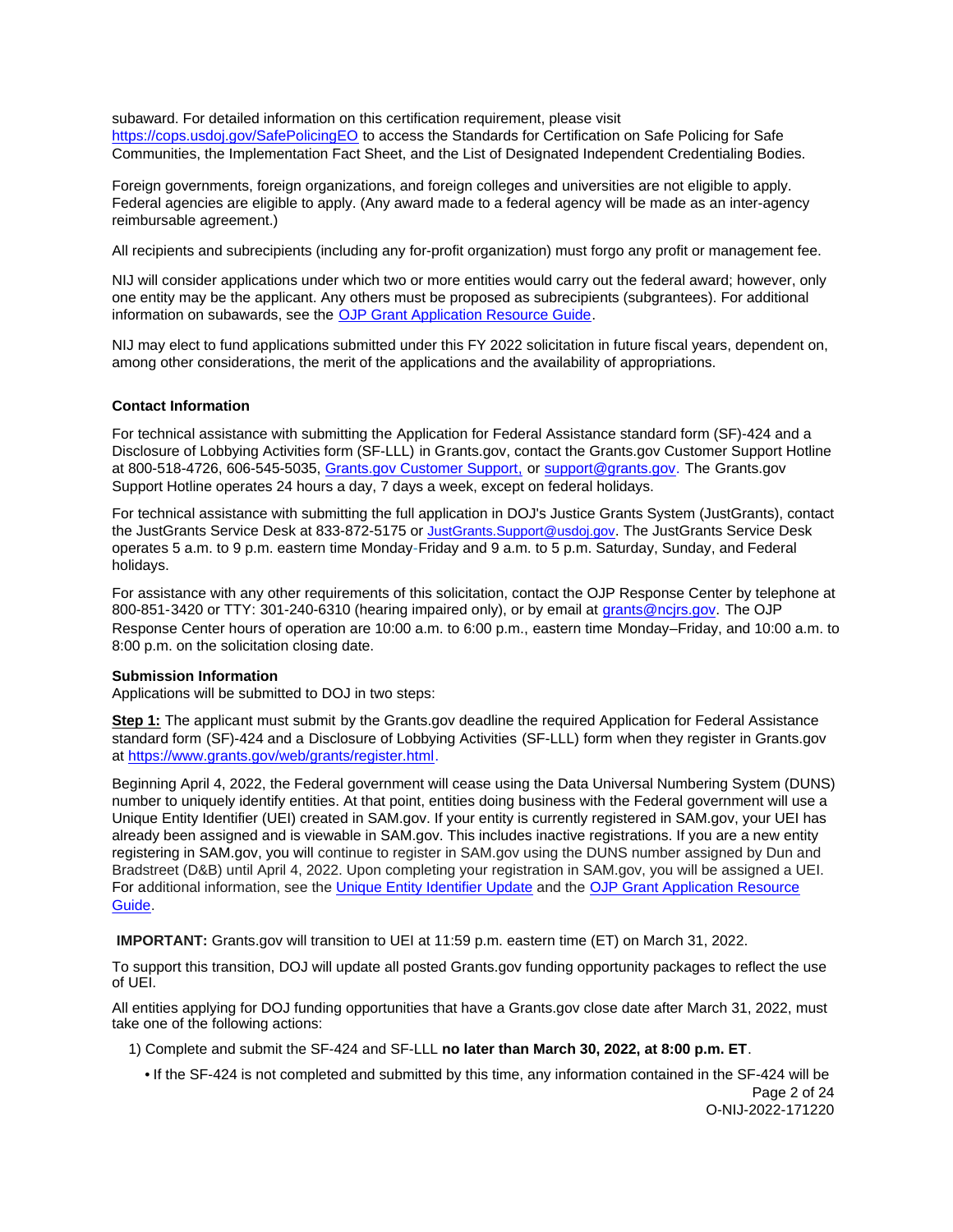lost during the transition.

 • If this occurs, applicants will need to re-enter their data in the new SF-424 form upon returning to [Grants.gov](https://Grants.gov) on April 1, 2022.

2) Wait until April 1, 2022, to begin and submit the [Grants.gov](https://Grants.gov) application.

**Step 2:** The applicant must then submit the **full application,** including attachments, in JustGrants at [JustGrants.usdoj.gov.](https://justicegrants.usdoj.gov/) To be considered timely, the full application must be submitted in JustGrants by the JustGrants application deadline. [OJP](https://www.ojp.gov/funding/apply/ojp-grant-application-resource-guide#apply) encourages applicants to review the "How to Apply" section in the OJP [Grant Application Resource Guide](https://www.ojp.gov/funding/apply/ojp-grant-application-resource-guide#apply) and the [JustGrants website](https://justicegrants.usdoj.gov/news) for more information, resources, and training.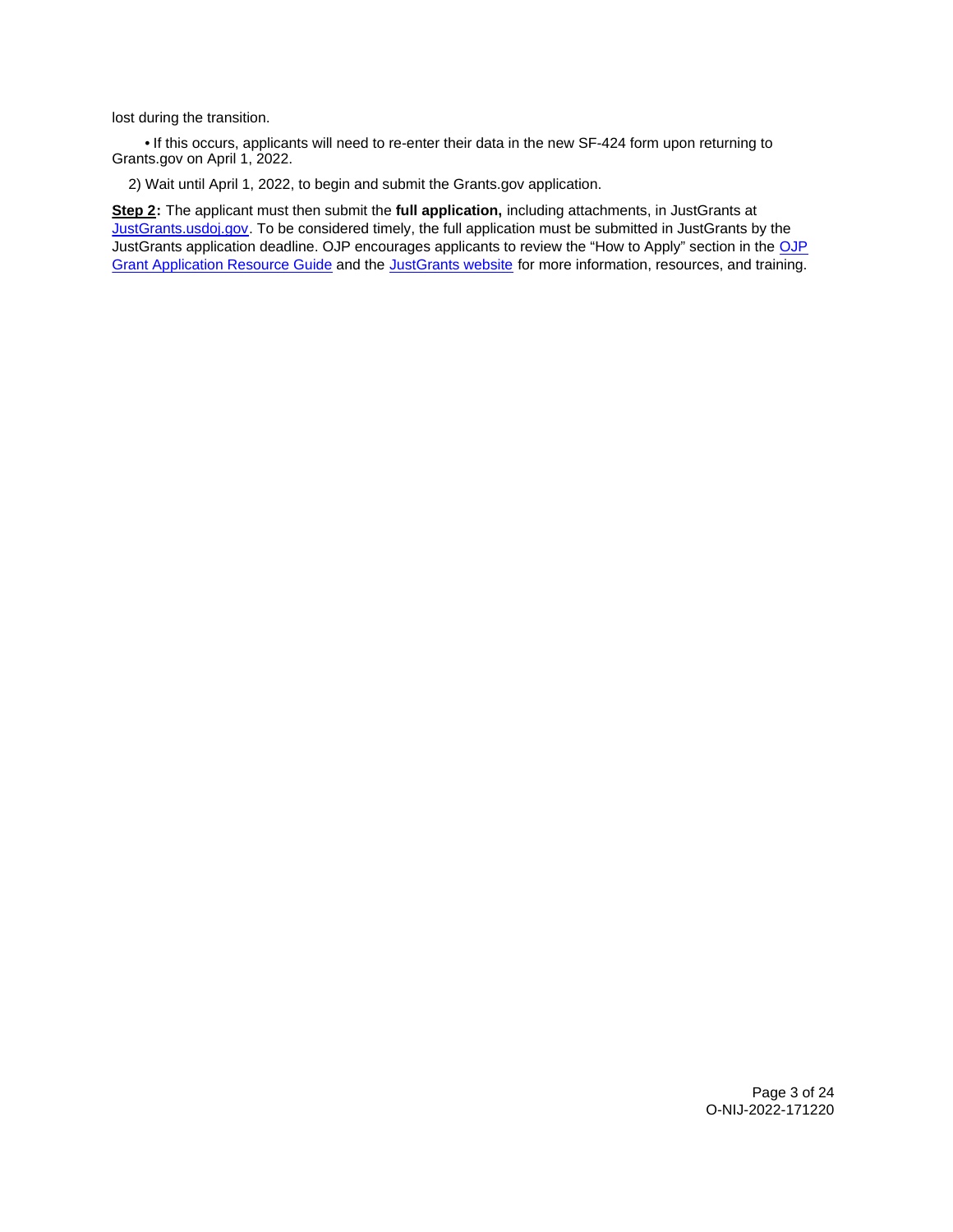# **Contents**

| Contact Information                                                                     | $\overline{2}$ |
|-----------------------------------------------------------------------------------------|----------------|
| <b>Program Description</b>                                                              | 6              |
| Overview                                                                                | 6              |
| <b>Statutory Authority</b>                                                              | 6              |
| Specific Information                                                                    | 6              |
| Goals, Objectives, Deliverables, and Timeline                                           | 8              |
| <b>Priority Areas</b>                                                                   | 8              |
| <b>Federal Award Information</b>                                                        | 9              |
| Awards, Amounts and Durations                                                           | 9              |
| <b>Continuation Funding Intent</b>                                                      | 9              |
| Availability of Funds                                                                   | 9              |
| <b>Types of Awards</b>                                                                  | 9              |
| Financial Management and System of Internal Controls                                    | 9              |
| <b>Budget Information</b>                                                               | 10             |
| Cost Sharing or Matching Requirement                                                    | 10             |
| Pre-agreement Costs (also known as Pre-award Costs)                                     | 10             |
| Limitation on Use of Award Funds for Employee Compensation: Waiver                      | 10             |
| Prior Approval, Planning, and Reporting of Conference/Meeting/Training Costs            | 10             |
| Costs Associated with Language Assistance (if applicable)                               | 10             |
| Anticipated Number of Awards                                                            | 10             |
| Maximum Dollar Amount for each Award                                                    | 10             |
| Period of Performance Duration                                                          | 11             |
| <b>Eligibility Information</b>                                                          | 11             |
| Application and Submission Information                                                  | 11             |
| Information to Complete the Application for Federal Assistance (SF-424)                 | 11             |
| Standard Applicant Information (JustGrants 424 and General Agency Information)          | 11             |
| Proposal Abstract                                                                       | 11             |
| <b>Proposal Narrative</b>                                                               | 11             |
| Goals, Objectives, Deliverables, and Timeline                                           | 14             |
| <b>Budget and Associated Documentation</b>                                              | 14             |
| Budget Worksheet and Budget Narrative (Web-based Form)                                  | 14             |
| Indirect Cost Rate Agreement (if applicable)                                            | 14             |
| Financial Management Questionnaire (including applicant disclosure of high-risk status) | 14             |
| Disclosure of Process Related to Executive Compensation                                 | 14             |
| <b>Additional Application Components</b>                                                | 14             |
| <b>Curriculum Vitae or Resumes</b>                                                      | 15             |
| <b>Tribal Authorizing Resolution</b>                                                    | 15             |
| <b>Timeline Form</b>                                                                    | 15             |
| Letters of Support                                                                      | 15             |
| Research and Evaluation Independence and Integrity Statement                            | 15             |
| Bibliography/reference                                                                  | 15             |
| Any tools/instruments, questionnaires, tables/chart/graphs, or maps                     | 15             |
| List of Individuals in the Application                                                  | 15             |
| Human Subjects Protection                                                               | 15             |
| <b>Privacy Certificate</b>                                                              | 15             |
| Request to Use Incentives or Stipends                                                   | 15             |
| Documentation of "New Investigator/Early Career" status, if applicable                  | 16             |
|                                                                                         |                |

Page 4 of 24 O-NIJ-2022-171220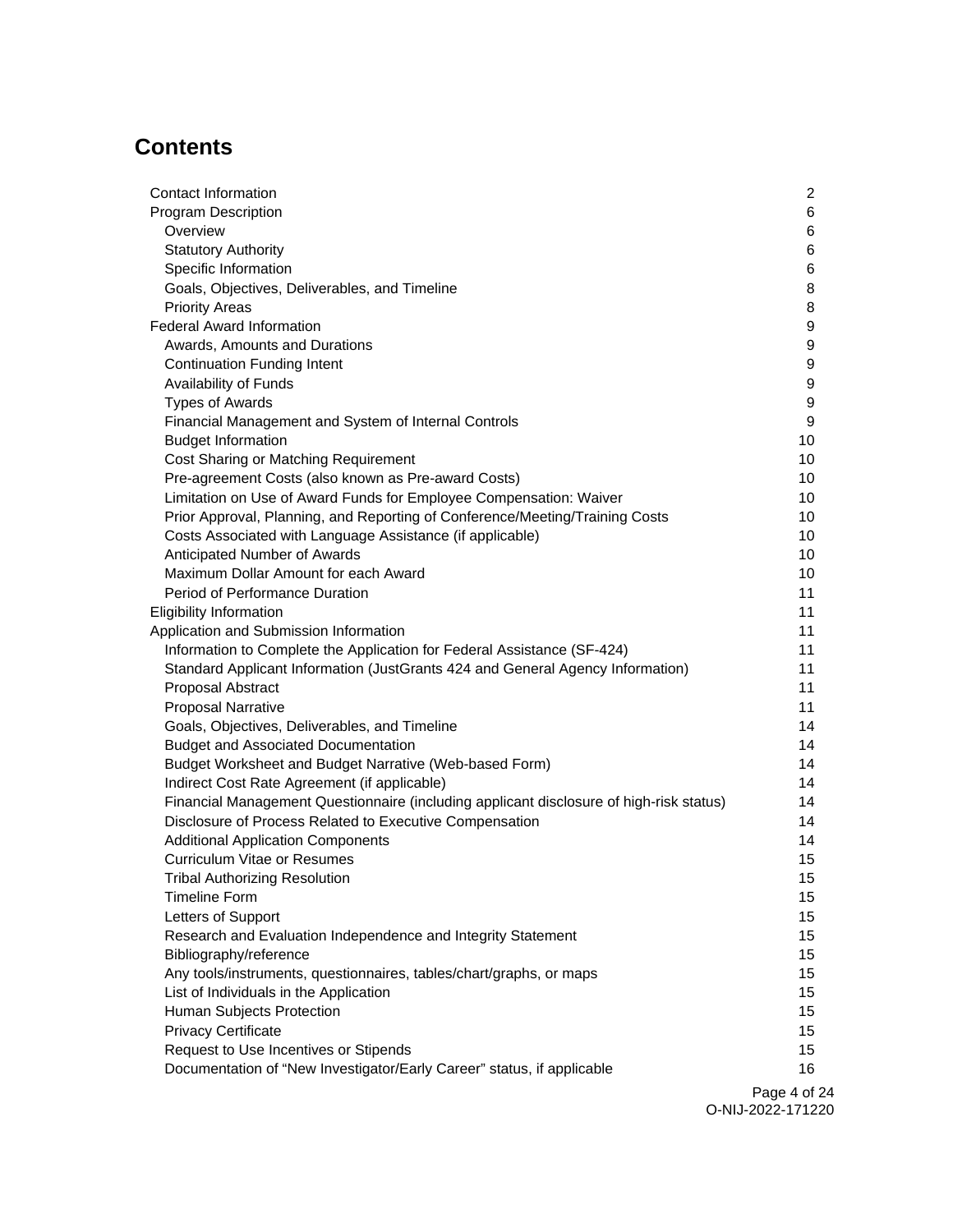| Consortium/Contractual Arrangements                                                   | 16 |
|---------------------------------------------------------------------------------------|----|
| Data Archiving Plan                                                                   | 16 |
| <b>Disclosures and Assurances</b>                                                     | 16 |
| Disclosure of Lobbying Activities                                                     | 16 |
| <b>DOJ Certified Standard Assurances</b>                                              | 16 |
| Applicant Disclosure of Duplication in Cost Items                                     | 16 |
| DOJ Certifications Regarding Lobbying; Debarment, Suspension and Other Responsibility |    |
| Matters; and Drug-Free Workplace Requirements                                         | 16 |
| Applicant Disclosure and Justification - DOJ High Risk Grantees (if applicable)       | 17 |
| How to Apply                                                                          | 17 |
| Submission Dates and Time                                                             | 17 |
| <b>Experiencing Unforeseen Technical Issues</b>                                       | 17 |
| Application Review Information                                                        | 18 |
| <b>Review Criteria</b>                                                                | 18 |
| <b>Review Process</b>                                                                 | 19 |
| <b>Federal Award Administration Information</b>                                       | 20 |
| <b>Federal Award Notices</b>                                                          | 20 |
| Administrative, National Policy, and Other Legal Requirements                         | 20 |
| Information Technology (IT) Security Clauses                                          | 20 |
| General Information about Post-Federal Award Reporting Requirements                   | 20 |
| Federal Awarding Agency Contact(s)                                                    | 20 |
| Other Information                                                                     | 21 |
| Freedom of Information and Privacy Act (5 U.S.C. 552 and 5 U.S.C. 552a)               | 21 |
| Provide Feedback to OJP                                                               | 21 |
| <b>Performance Measures</b>                                                           | 21 |
| <b>Application Checklist</b>                                                          | 21 |
| Endnotes                                                                              | 23 |
|                                                                                       |    |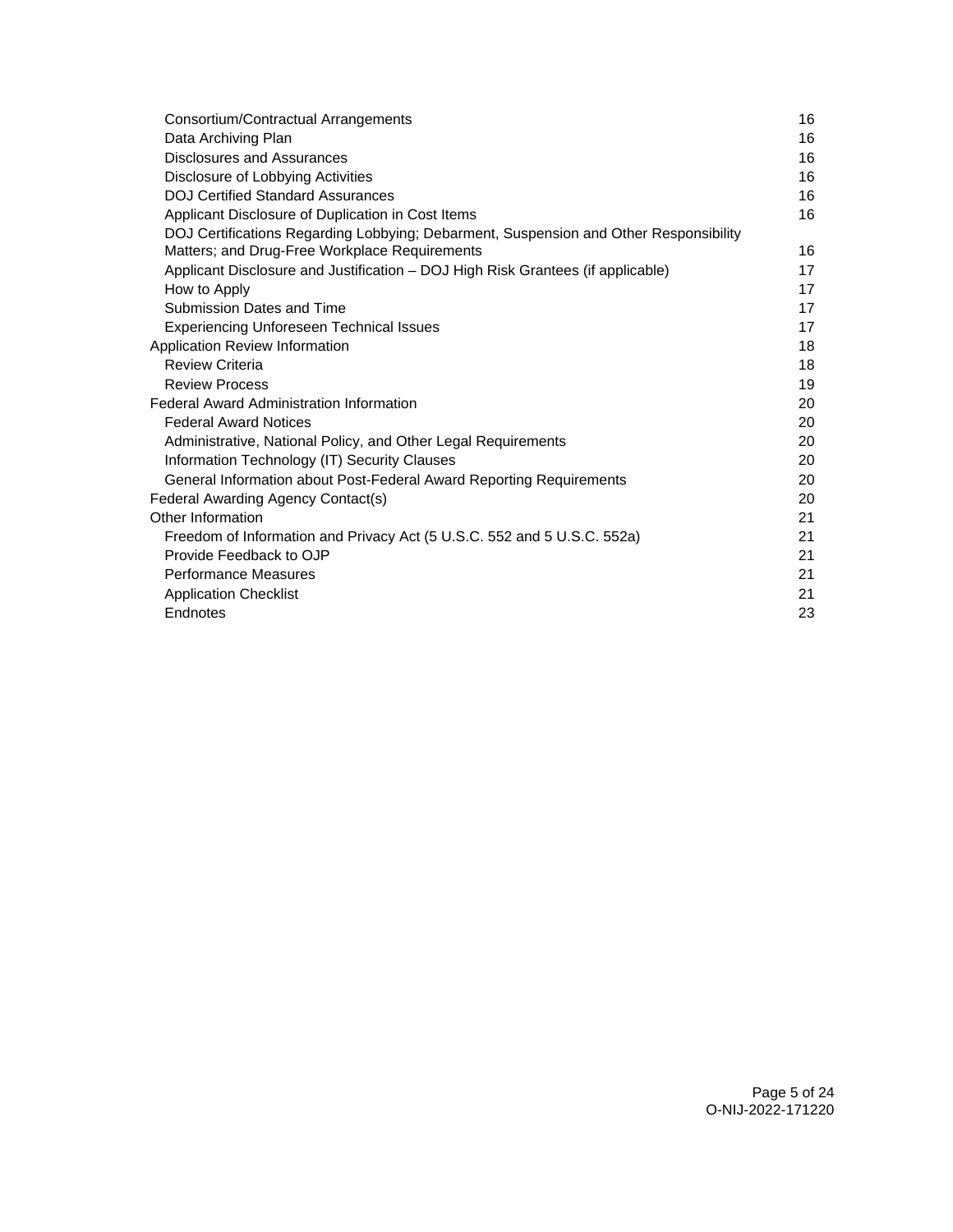## <span id="page-6-0"></span>**Program Description**

## **Overview**

OJP is committed to advancing work that promotes civil rights and racial equity, increases access to justice, supports crime victims and individuals impacted by the justice system, strengthens community safety and protects the public from crime and evolving threats, and builds trust between law enforcement and the community.

With this solicitation, NIJ seeks proposals for rigorous evaluations of desistance-based interventions to advance understanding of strategies that might aid in the desistance process. This may include proposals for both new evaluations and for expansion of prior evaluation efforts, to extend follow-up periods.

Applications proposing research involving partnerships with criminal justice or other agencies, should include a strong letter of support, signed by an appropriate decision-making authority from each proposed partnering agency. A letter of support should include the partnering agency's acknowledgement that de-identified data derived from, provided to, or obtained through this project will be archived by the grant recipient with the National Archive of Criminal Justice Data (NACJD) at the conclusion of the award. Applicants and their potential partners are encouraged to review the NACJD's policies and protections at [\(NACJD\)](https://www.icpsr.umich.edu/web/pages/NACJD/archiving/deposit-nij-data.html). If selected for award, grantees will be expected to have a formal agreement in place with partnering agencies by January 1, 2023. That formal agreement must include a provision to meet the data archiving requirements of the award.

In the case of partnerships that will involve the use of federal award funds by multiple partnering agencies to carry out the proposed project, only one entity/partnering agency may be the applicant (as is the case with any application submitted in response to this solicitation); any others must be proposed as subrecipients.

## **Statutory Authority**

Department of Justice Appropriations Act, 2022, Public Law 117-103, 136 Stat. 49, 132-133; 28 USC 530C.

## **Specific Information**

NIJ's efforts to advance desistance research are extensive and long standing. Specifically, NIJ's recently published six-chapter volume, [Desistance from Crime: Implications for Research, Policy, and Practice](https://nij.ojp.gov/desistance-from-crime), explores critical questions about the process of desistance from crime and how the desistance framework can move the criminal justice field forward[.\[1\]](#page-23-0) 

Although desistance is generally understood as the process of individuals ceasing engagement in criminal activities, the field lacks a uniform definition. The lack of a consistent definition has led to various operationalizations of concepts central to understanding desistance, including variations in follow-up periods. The length of follow-up period has important implications for desistance studies. Short follow-up periods, less than nine to 10 years, may not capture the entire process of desistance and may indicate false desistance, though they may help to identify early stages in the process. Long follow-up periods may limit the value of studies to policymakers and practitioners particularly if attempting to assess the impact of an intervention.[\[2\]](#page-23-0) 

The theoretical knowledge base of desistance identifies and provides a rich understanding of key components related to the mechanisms of desistance,<sup>[3]</sup> including:

- Biological mechanisms such as those associated with the aging process.
- Psychological factors such as temperament, personality traits, and impulse control.
- Identity transformation such as de-stigmatization.
- Social processes, such as religion or marriage, that serve as "turning points" correlated with the end of criminality.
- Human agency to make rational, calculated choices to end criminal careers.

Although desistance is widely viewed as a part of the normal criminal career, there are challenges in integrating the principles of desistance into criminal justice policy and practices.

This solicitation seeks applications to conduct rigorous evaluations of desistance-based interventions to advance understanding of strategies that might aid in the process of desistance, including programs targeting intimate

> Page 6 of 24 O-NIJ-2022-171220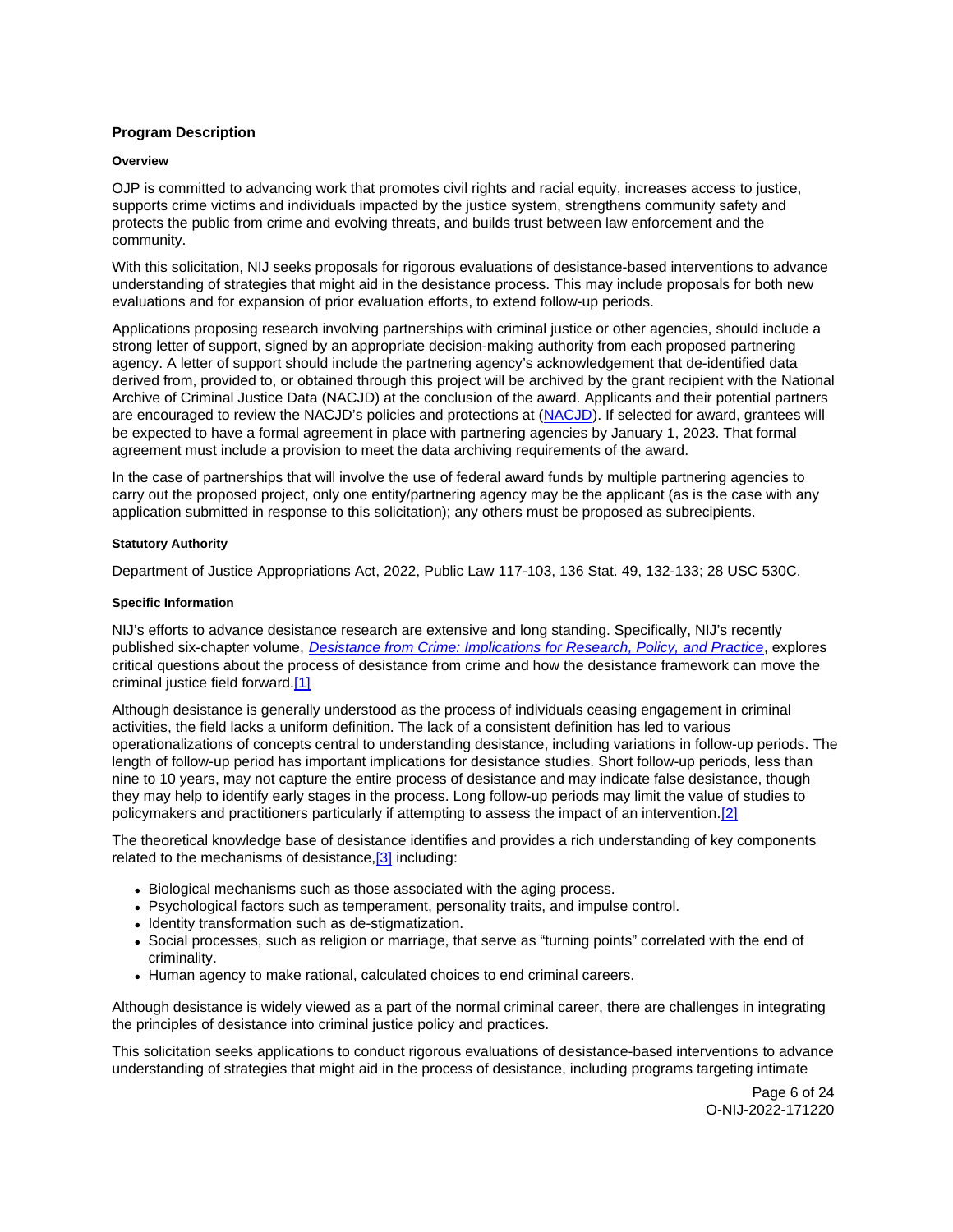partner violence. This may include proposals to expand prior evaluation efforts to extend follow-up periods.

NIJ is also interested in building on prior evaluation efforts of desistance-based interventions that showed promise at aiding desistance by adding additional waves of data collection to extend the follow-up time frame. Extension efforts must include prospective data collection. Applications to build on prior evaluation efforts should include:

- Description of the desistance-based program including a discussion of the theory of change.
- Description of the evaluation effort that would be extended under this solicitation, with discussion of the sample, data sources and access agreements, data collection to date, study variables and measures, data analysis, findings to date, and associated publications.
- Discussion of how the expansion/extension effort would enhance understanding of the dynamic processes of desistance.

NIJ encourages applicants to propose a rigorous outcome evaluation. NIJ will only fund projects that evaluate well-developed programs. Applications should include, and append, supplementary materials necessary to describe the level of program development. Supplemental materials may include copies or links to logic models, program guides and materials, policies and procedures, manuals, prior evaluation findings, program staffing, and funding information.

Definitions and Scope: In chapter one of NIJ's desistance volume, Dr. Michael Rocque offers a definition of desistance as "the process by which criminality, or the individual risk for antisocial conduct, declines over the lifecourse, generally after adolescence."[\[4\]](#page-23-0) Key to this definition is that the process of desistance may occur despite ongoing criminal behavior.

Applicants may utilize alternative definitions and measurements of desistance; however, the definitions should be consistent with understanding desistance as a process that occurs over time. Applications that propose examining criminality only in the context of recidivism will not be funded.

Evaluation Research: Applicants are expected to propose the most rigorous evaluation design appropriate for the research questions to be addressed. The most rigorous evaluation designs may include random selection and assignment of participants (or other appropriate units of analysis) to experimental or control conditions. In cases where randomization is not feasible — and NIJ understands that it may not be feasible under certain circumstances — applicants should propose a strong quasi-experimental design that can address the risk of selection bias. NIJ will prioritize longitudinal-experimental study designs.<sup>[5]</sup>

Note: Funding under this solicitation may only be used to cover costs associated with evaluation, but may include reasonable costs incurred by program personnel to support activities directly and exclusively required for the execution of the evaluation (e.g., manual extraction of administrative records).

## **New Investigator/Early Career Opportunity**

NIJ is interested in supporting researchers who are early in their careers and new to NIJ's research grant portfolios, specifically non-tenured assistant professors, or equivalent full-time staff scientist positions in a research institution, who propose research on topics relevant to NIJ's Office of Research, Evaluation and Technology (ORET). To that end, NIJ may, in appropriate circumstances, give special consideration in award decisions to applications proposing such researchers as principal investigators (PIs). To qualify, the proposed PI must at the time of application submission:

- Hold a non-tenured assistant professor appointment at an accredited institution of higher education in the United States or an equivalent full-time staff scientist position at a research institution in the United States.
- Have completed a terminal degree or post-graduate clinical training within the six (6) years prior to September 30, 2022.
- Have never previously received NIJ funding as a PI on a research project with the exception of Graduate Research Fellows or Data Resources Program grantees.

If seeking to be considered for the New Investigator/Early Career Opportunity, the applicant should identify that it

Page 7 of 24 O-NIJ-2022-171220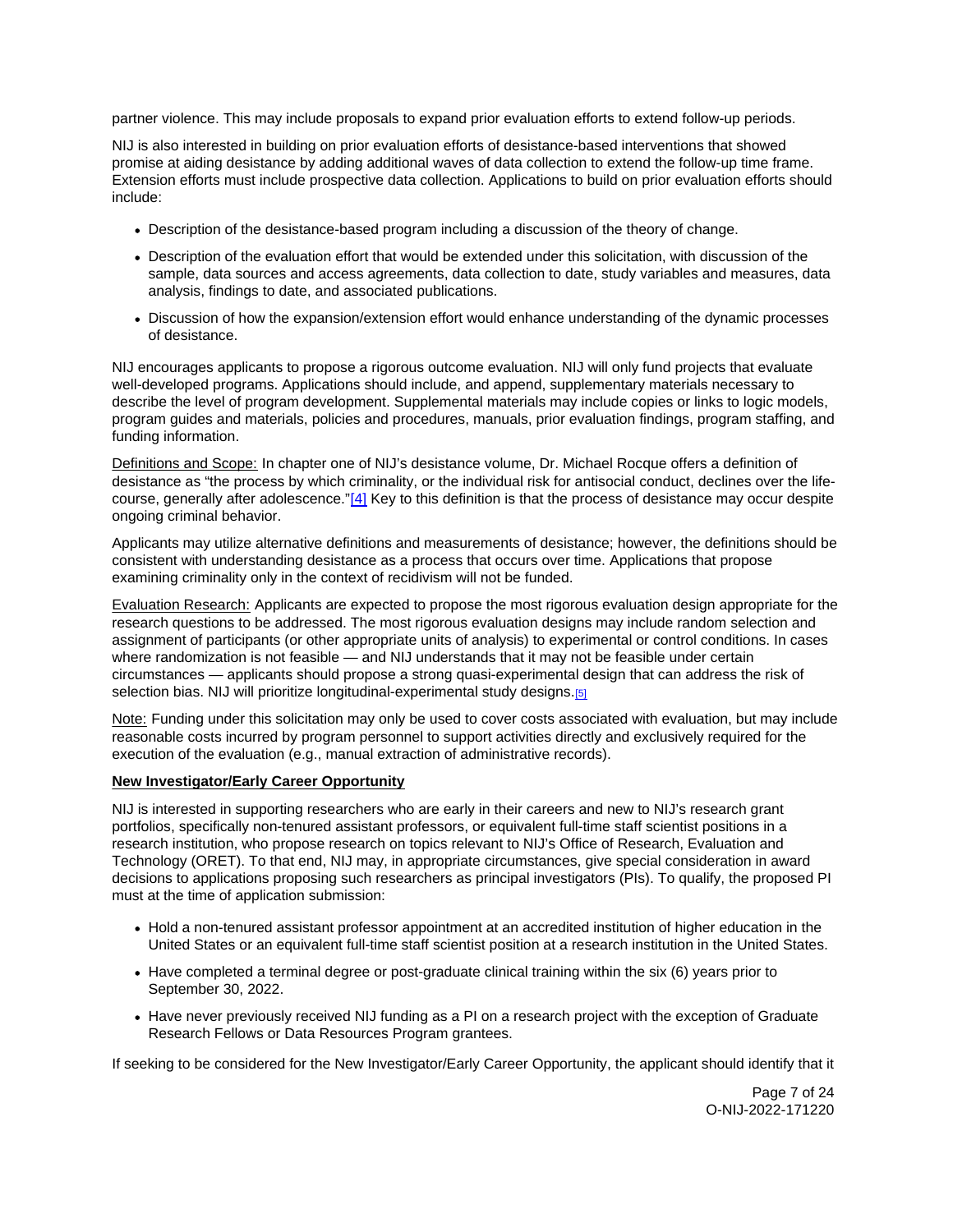<span id="page-8-0"></span>is submitting a New Investigator/Early Career proposal on the title page of the application.

## **Goals, Objectives, Deliverables, and Timeline**

## **Goals**

The goal of this solicitation is to advance understanding of strategies that promote desistance from crime.

## **Objectives**

The primary objective of this solicitation is to support rigorous evaluation of desistance-based interventions to develop strategies to effectively promote desistance from crime.

## **Deliverables**

Final Research Report. Any recipient of an award under this solicitation will be expected to submit a final research report. Additional information on the final research report requirement for the solicitation is posted on NIJ's [webpage.](https://nij.ojp.gov/funding/research-development-and-evaluation-grant-award-requirements#xp5fv)

Required Data Sets and Associated Files and Documentation. Any recipient of an award under this solicitation will be expected to submit to the National Archive of Criminal Justice Data (NACJD) all data sets that result in whole or in part from the work funded by the award, along with associated files and any documentation necessary for future efforts by others to reproduce the project's findings and/or to extend the scientific value of the data set through secondary analysis.

In addition to these deliverables (and the required reports and data on performance measures), NIJ expects scholarly products to result from each award under this solicitation, taking the form of one or more published, peer-reviewed, scientific journal articles, and/or (if appropriate) law review journal articles, book chapter(s) or book(s) in the academic press, technological prototypes, patented inventions, or similar scientific products. NIJ expects that there will be an equal effort to make the research findings accessible to practitioner and policymaker audiences.

The Goals, Objectives, and Deliverables are directly related to the performance measures that show the completed work's results, as discussed in the Application and Submission Information section.

## **Priority Areas**

The Department of Justice is committed to advancing work that promotes civil rights and racial equity, increases access to justice, supports crime victims and individuals impacted by the justice system, strengthens community safety and protects the public from crime and evolving threats, and builds trust between law enforcement and the community.

1. Priority Considerations Supporting Executive Order 13985, Advancing Racial Equity and Support for Underserved Communities Through the Federal Government

Consistent with this Executive Order, the term "underserved community" refers to a population sharing a particular characteristic, as well as a geographic community, that has been systematically denied a full opportunity to participate in aspects of economic, social, and civic life or whose members have been historically underserved, marginalized, and adversely affected by inequality. Such communities include, among others, Black people, Hispanics and Latino/a/e people, Native American and other Indigenous peoples of North America (including Alaska Natives, Eskimos, and Aleuts), Asian Americans, Native Hawaiians, and Pacific Islanders.

In support of Executive Order 13985, OJP will:

A. Give priority consideration to applications that propose research project(s) that will address issues related to racial equity and the removal of barriers to access and opportunity for communities that have been historically underserved, marginalized, and adversely affected by inequality, when making award decisions.

To receive this consideration, the applicant must describe how the proposed project(s) will address potential inequities and barriers to equal opportunity, and/or contribute to greater access to services for underserved and historically marginalized populations.

B. Give priority consideration to applicants that can demonstrate that their capabilities and competencies for

Page 8 of 24 O-NIJ-2022-171220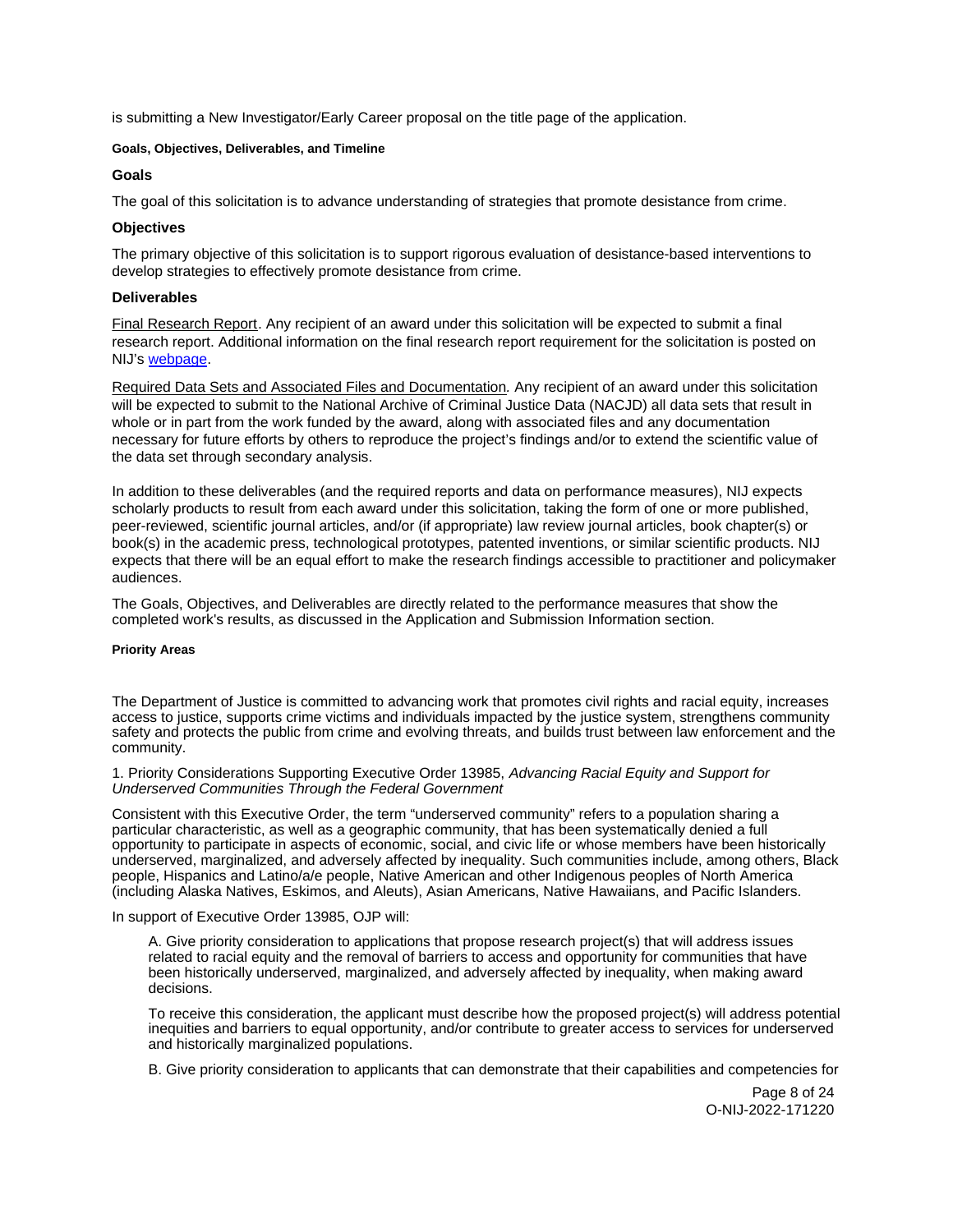<span id="page-9-0"></span>implementing their proposed project(s) are enhanced because the applicant (or at least one proposed subrecipient that will receive at least 30% of the requested award funding, as demonstrated in the Budget Worksheet and Budget Narrative) identifies as a culturally specific organization. To receive this additional priority consideration, applicants must describe how being a culturally specific organization (or funding the culturally specific subrecipient organization(s)) will enhance their ability to implement the proposed project (s) and should also specify which culturally specific populations are intended or expected to be served or to have their needs addressed under the proposed project(s).

Culturally specific organizations are defined for purposes of this solicitation as private nonprofit or tribal organizations whose primary purpose as a whole is to provide culturally specific services to, among others, Black people, Hispanics and Latino/a/e people, Native American and other Indigenous peoples of North America (including Alaska Natives, Eskimos, and Aleuts), Asian Americans, Native Hawaiians, and/or Pacific Islanders.

Note: Addressing these priority areas is one of many factors that the NIJ Director considers in making funding decisions. Receiving priority consideration for one or more priority areas is not a guarantee of an award.

#### **Federal Award Information**

## **Solicitation Categories**

This solicitation does not include Solicitation Categories.

#### **Awards, Amounts and Durations**

1/1/23 12:00 AM 60

**Period of Performance Start Date**  Period of Performance Duration (Months)

**Anticipated Total Amount to be Awarded Under Solicitation**  \$2,000,000.00

## **Additional Information**

Please see Anticipated Number of Awards, Maximum Dollar Amount for each Award, and Period of Performance Duration sections below.

#### **Continuation Funding Intent**

NIJ may, in certain cases, provide additional funding in future years to awards made under this solicitation through continuation awards. NIJ will consider, among other factors, NIJ's strategic priorities, a recipient's overall management of the award, and the award-funded work's progress, when making continuation award decisions.

## **Availability of Funds**

This solicitation, and awards (if any are made) under this solicitation, are subject to the availability of appropriated funds and to any modifications or additional requirements that may be imposed by the agency or by law. In addition, nothing in this solicitation is intended to, and does not, create any right or benefit, substantive or procedural, enforceable at law or in equity by any party against the United States, its departments, agencies, or entities, its officers, employees, or agents, or any other person.

## **Types of Awards**

NIJ expects to make awards under this solicitation as grants. See the "Administrative, National Policy, and Other Legal Requirements" section of the [OJP Grant Application Resource Guide](https://www.ojp.gov/funding/apply/ojp-grant-application-resource-guide#administrative) for a brief discussion of important statutes, regulations, and award conditions that apply to many (or in some cases, all) OJP grants).

## **Financial Management and System of Internal Controls**

Award recipients and subrecipients (including recipients or subrecipients that are pass-through entities) must, as described in the Part 200 Uniform Requirements as set out at 2 C.F.R. 200.303, comply with standards for

> Page 9 of 24 O-NIJ-2022-171220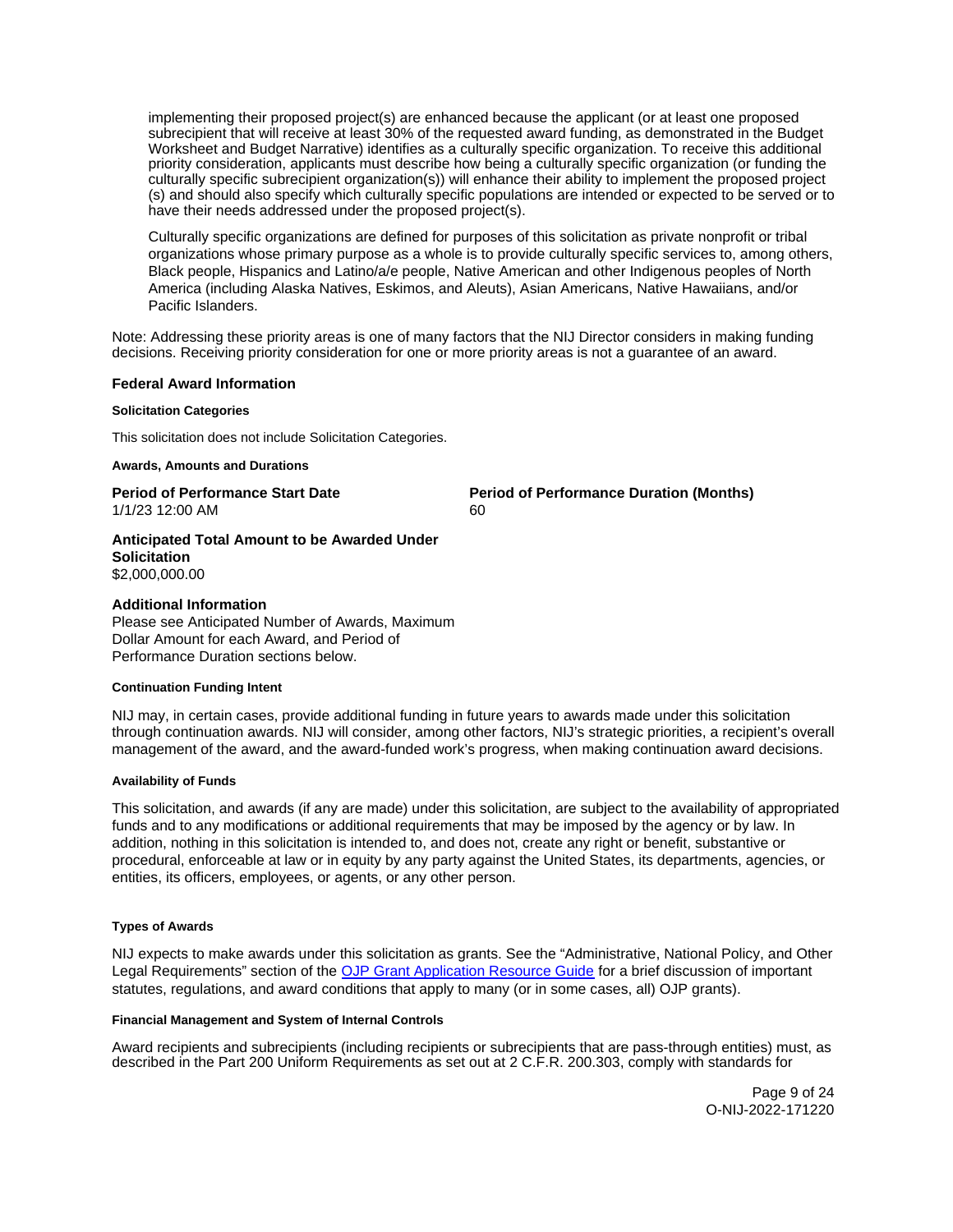<span id="page-10-0"></span>financial and program management. See the [OJP Grant Application Resource Guide](https://www.ojp.gov/funding/apply/ojp-grant-application-resource-guide#fm-internal-controls) for additional information.

## **Budget Information**

If the applicant is proposing a project that reasonably could be conducted in discrete phases, with each phase resulting in completion of one or more significant, defined milestones, then NIJ strongly recommends that the applicant structure the application — specifically including the narrative, expected scholarly products, timelines/milestones, and budget worksheet and budget narrative — to clearly define each phase. (This is particularly the case if the applicant proposes a project that will exceed — in cost or the length of the period of performance — the amount or length of time anticipated for an individual award (or awards) under this solicitation.) Given limitations on the availability to NIJ of funds for awards for research, development, and evaluation, this information will assist NIJ in considering whether partial funding of applications would be productive. (If, in FY 2022, NIJ elects to fund only certain phases of a proposed project, the expected scholarly products from the partial-funding award may, in some cases, vary from those described above.)

NIJ may elect to fund applications submitted under this FY 2022 solicitation in future fiscal years, dependent on, among other considerations, the merit of the applications and on the availability of appropriations.

What will not be funded:

- Applications primarily to purchase equipment, materials, or supplies. (A budget may include these items if they are necessary to conduct research, development, demonstration, evaluation, or analysis.)
- Applications that are not responsive to the purposes of this specific solicitation.

## **Cost Sharing or Matching Requirement**

This solicitation does not require a match.

## **Pre-agreement Costs (also known as Pre-award Costs)**

See the [OJP Grant Application Resource Guide](https://www.ojp.gov/funding/apply/ojp-grant-application-resource-guide#pre-agreement-costs) for information on Pre-agreement Costs (also known as Preaward Costs).

## **Limitation on Use of Award Funds for Employee Compensation: Waiver**

See the [OJP Grant Application Resource Guide](https://www.ojp.gov/funding/apply/ojp-grant-application-resource-guide#limitation-use-award) for information on the Limitation on Use of Award Funds for Employee Compensation; Waiver.

## **Prior Approval, Planning, and Reporting of Conference/Meeting/Training Costs**

See the [OJP Grant Application Resource Guide](https://www.ojp.gov/funding/apply/ojp-grant-application-resource-guide#prior-approval) for information on Prior Approval, Planning, and Reporting of Conference/Meeting/Training Costs.

## **Costs Associated with Language Assistance (if applicable)**

See the [OJP Grant Application Resource Guide](https://www.ojp.gov/funding/apply/ojp-grant-application-resource-guide#costs-associated) for information on Costs Associated with Language Assistance.

## **Anticipated Number of Awards**

To be determined by the number of applications received and their merit.

## **Maximum Dollar Amount for each Award**

To be determined by the requirements of the research proposed in grants selected for award. Applicants are encouraged to propose budgets that match the research activities proposed, up to the full dollar amount anticipated to be awarded under this solicitation.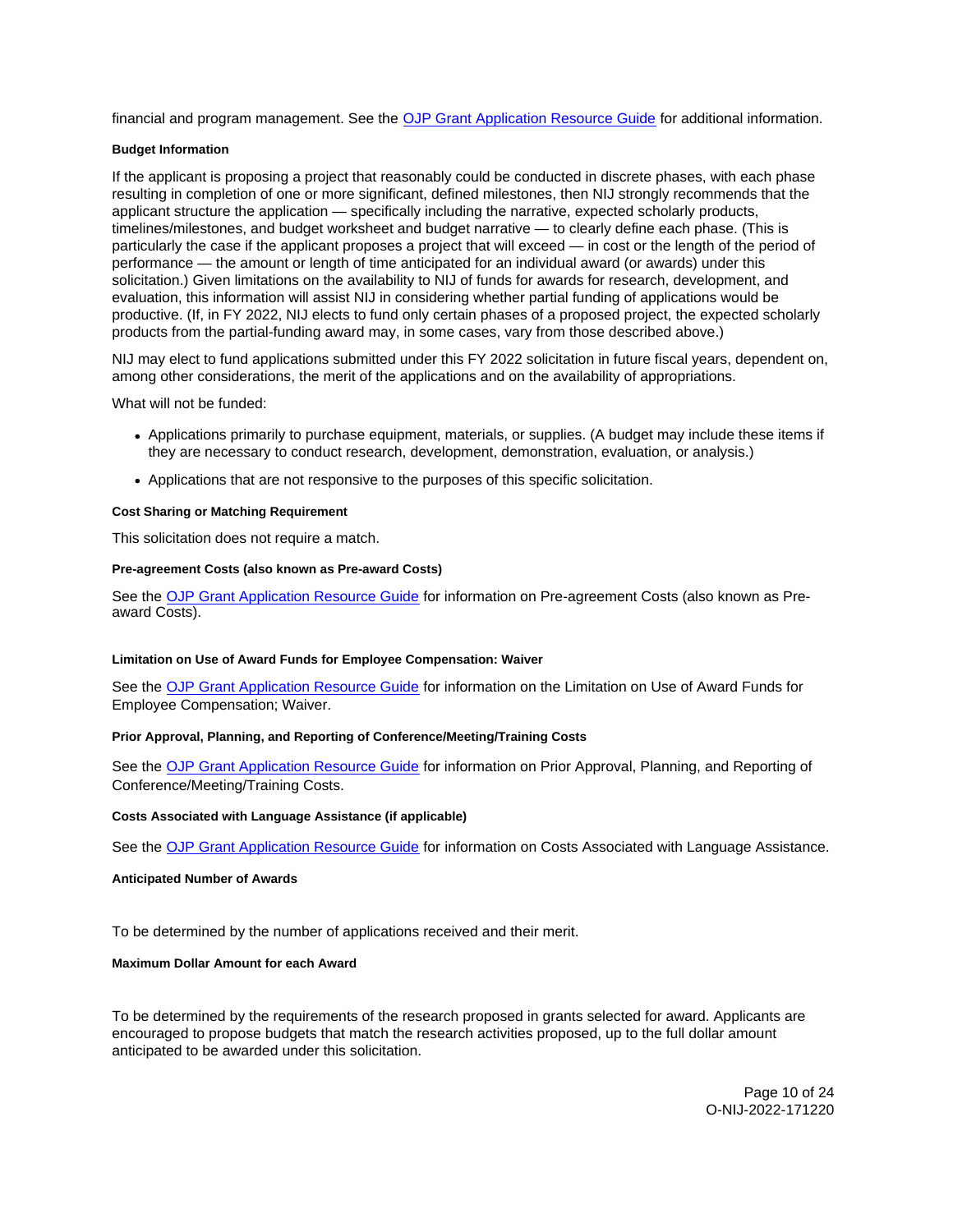## <span id="page-11-0"></span>**Period of Performance Duration**

To be determined by the period of performance of awarded applications. Successful applicants will be expected to complete the work proposed within a five-year period of performance.

## **Eligibility Information**

For eligibility information, see the solicitation cover page.

For information on cost sharing or match requirements, see the "Federal Award Information" section.

## **Application and Submission Information**

## **Content of Application Submission**

The following application elements **must** be included in the application to meet the basic minimum requirements to advance to peer review and receive consideration for funding:

- Proposal Narrative
- Budget Worksheet and Budget Narrative (Web-based Form) (The web-based form includes the budget details and the budget narrative.)
- Curriculum Vitae/Resumes for Key Personnel. (For purposes of this solicitation, "key personnel" means the principal investigator, and any and all co-principal investigators.)

See the "Application Elements and Formatting Instructions" section of the [OJP Grant Application Resource Guide](https://www.ojp.gov/funding/apply/ojp-grant-application-resource-guide#application-elements)  for information on what happens to an application that does not contain all the specified elements or is nonresponsive to the scope of the solicitation.

## **Information to Complete the Application for Federal Assistance (SF-424)**

The SF-424 must be submitted in [Grants.gov](https://Grants.gov). The SF-424 is a required standard form used as a cover sheet for submission of pre-applications, applications, and related information. See the [OJP Grant Application Resource](https://www.ojp.gov/funding/apply/ojp-grant-application-resource-guide#complete-application)  [Guide](https://www.ojp.gov/funding/apply/ojp-grant-application-resource-guide#complete-application) for additional information on completing the SF-424.

In Section 8.F. of the SF-424, please include the name and contact information of the individual **who will complete the application in JustGrants**. JustGrants will use this information (email address) to assign the application to this user in JustGrants.

**Intergovernmental Review:** This solicitation ("funding opportunity") **is not** subject to [Executive Order 12372.](https://www.archives.gov/federal-register/codification/executive-order/12372.html) (In completing the SF-424, an applicant is to answer question 19 by selecting the response that the "Program is not covered by E.O. 12372.")

## **Standard Applicant Information (JustGrants 424 and General Agency Information)**

The Standard Applicant Information section of the JustGrants application is pre-populated with the SF-424 data submitted in [Grants.gov.](https://Grants.gov) The applicant will need to review the Standard Applicant Information in JustGrants and make edits as needed. Within this section, the applicant will need to: add zip codes for areas affected by the project, confirm its Authorized Representative, and verify and confirm the organization's unique entity identifier, legal name and address.

## **Proposal Abstract**

A proposal abstract (no more than 400 words) summarizing the proposed project, including the purpose of the project, primary activities, expected outcomes, the service area, intended beneficiaries and subrecipients (if known), will be completed in the JustGrants web-based form. This abstract should be written in the third person and will be made publicly available on the OJP website if the project is awarded.

## **Proposal Narrative**

Page 11 of 24 O-NIJ-2022-171220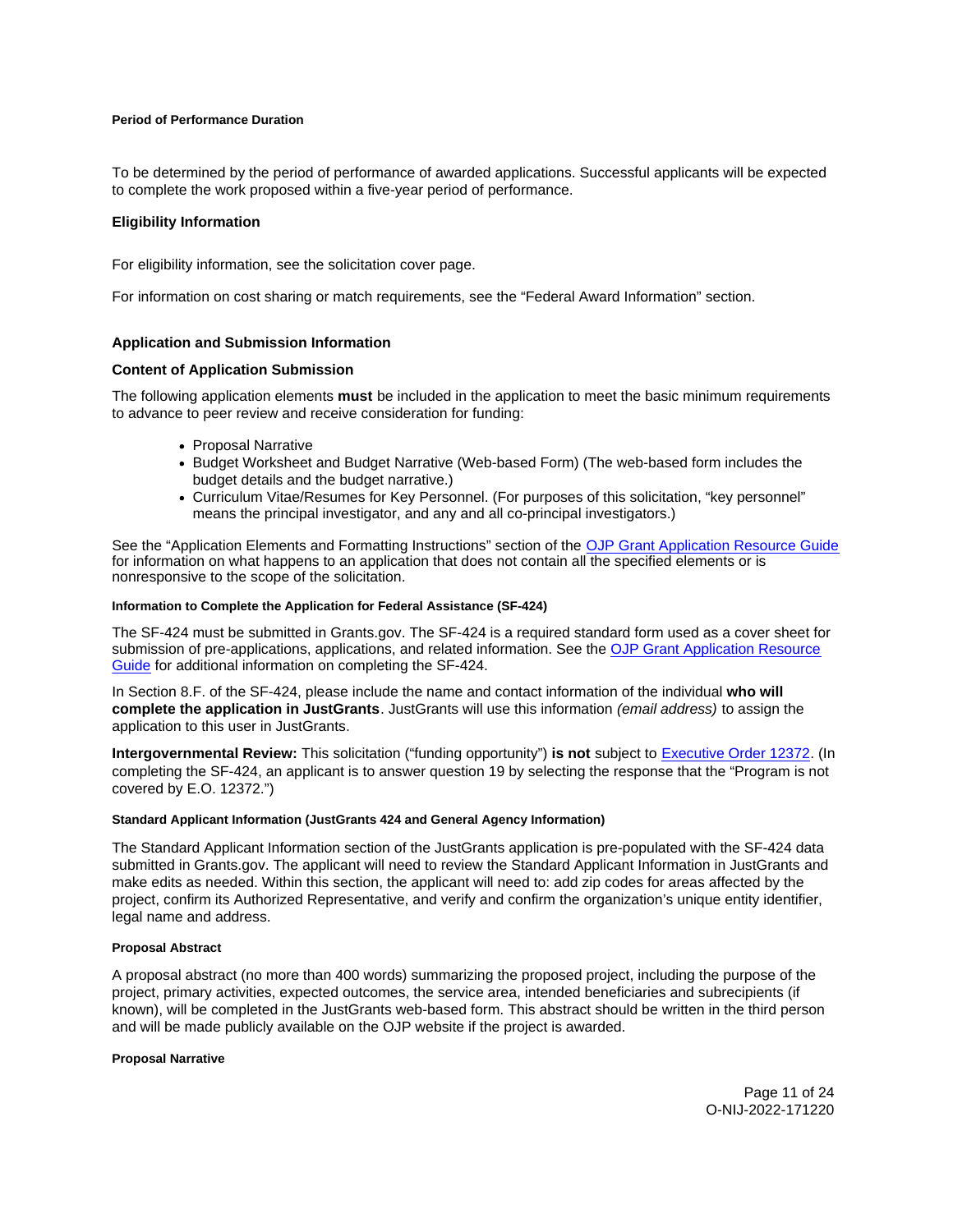The proposal narrative should be submitted as an attachment in JustGrants. The attached document should be double-spaced, using a standard 12-point font; have no less than 1-inch margins; and should not exceed 30 pages. Pages should be numbered and submitted as an attachment. If the proposal narrative fails to comply with these length restrictions, NIJ may consider such noncompliance in peer review and in final award decision.

The following sections must be included as part of the proposal narrative:

a. Title Page (not counted against the proposal narrative page limit)

The title page should include:

- Project title.
- Submission date.
- Funding opportunity number.
- Principal Investigator (and any co-principal investigators).
- Unique author identifier (e.g., ORCID, ResearcherID, Scopus Author ID), if available.
- Requests for consideration under "new investigator/early career" and/or "priority area 1A," and/or "priority area 1B".
- Key words, including science focus areas.
- Contact information (that is, name, address, telephone number, and e-mail address) for both the applicant and the principal investigator.

b. Resubmit Response (if applicable) (not counted against the proposal narrative page limit.)

If an applicant is resubmitting an application presented previously to NIJ, but not funded, the applicant should indicate this. A statement should be provided, no more than two pages, addressing: (1) the title, submission date, and NIJ-assigned application number of the previous application, and (2) a brief summary of revisions to the application, including responses to previous feedback received from NIJ.

c. Table of Contents and Figures (not counted against the proposal narrative page limit)

## d. Main Body

1. Statement of the Problem.

The statement of the problem should address the need for research in this area. Applicants should discuss current gaps in data, research, and knowledge, including those for particular justice sectors, for certain populations, and to answer questions relevant to current policy and practice needs and public interests. It is not uncommon for multiple problems to exist simultaneously (for example, there may be a criminal justice problem affecting public safety, a current technical challenge/need identified by forensic practitioners, as well as a scientific/technology gap between the current state of the art and a desired solution) and applicants should discuss each of these clearly and justify the importance of the separate issues. As part of this discussion, applicants should present a review of previous literature and discuss previous research related to these problems.

2. Project Design and Implementation.

Applicants should provide a detailed description of the strategies to implement this research project and address the research questions. Design elements should follow directly from the research project's goals and objectives and address the program-specific information noted in the solicitation. Applicants should describe the research methodology and analysis plan in detail and demonstrate the validity and usefulness of the data they will collect. Applicants should consider the rigor and soundness of the methodology and analytical and technical approaches for the proposed research and address the feasibility of the proposed project and potential challenges or problems in carrying out the activities.

If the applicant is seeking priority consideration for Priority 1(A), it should address in this section how the proposed project(s) will address issues related to racial equity and/or the removal of barriers to access and

> Page 12 of 24 O-NIJ-2022-171220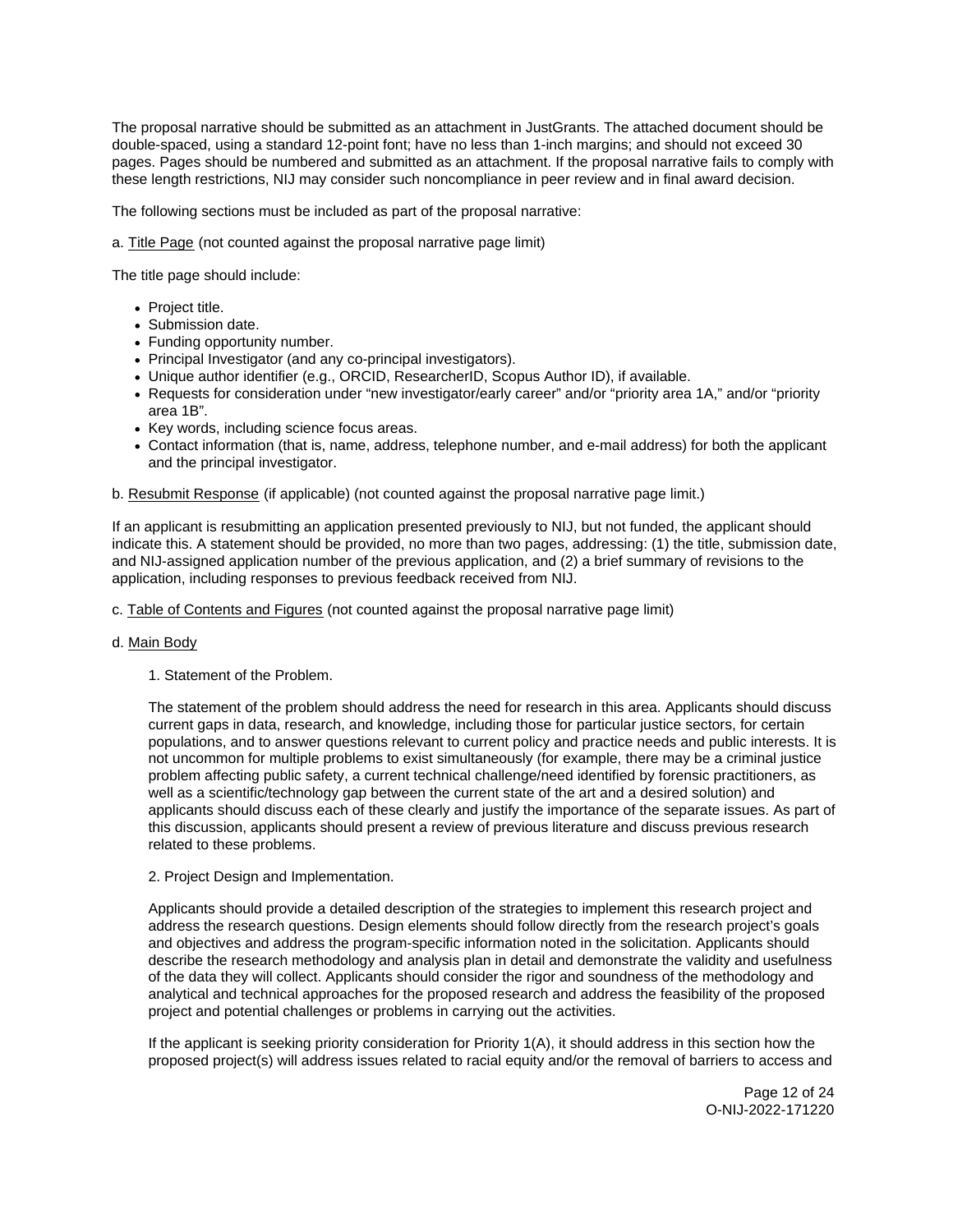opportunity, and/or contribute to greater access to services, for communities that have been historically underserved, marginalized, and adversely affected by inequality.

## 3. Potential Impact.

Applicants should describe the potential impact of the research and how it may inform or improve criminal or juvenile justice-related policy, practice, or theory in the United States. The applicant should include a discussion of the proposed dissemination plan to produce scholarly products and to make information available to broader interested audiences, such as criminal justice practitioners or policymakers.

## 4. Capabilities and Competencies.

This section should describe the experience and capability of the applicant organization, key staff, and any proposed subgrantees (including consultants) that the applicant will use to implement and manage this effort and the federal funds under this award, highlighting any previous experience implementing projects of similar scope, design, and magnitude. Applicants should address:

- Experience and capacity to work with the proposed data sources in the conduct of similar research efforts.
- Experience and capacity to design and implement rigorous research and data analysis projects.
- Experience producing and disseminating meaningful deliverables.

Applicants should also outline the management plan and organization that connects to the goals and objectives of the project.

If the applicant is seeking priority consideration under Priority 1(B), it should describe within this section how being a culturally specific organization (or funding a culturally specific subrecipient organization at a minimum of 30% of the project budget) will enhance its ability to implement the proposed project(s) and should also specify which culturally specific populations are intended or expected to be the subject and/or beneficiary of the research conducted under the proposed project(s).

5. Appendices (not counted against the proposal narrative page limit) include:

- The project management plan.
- If the application (including the budget) identifies any proposed non-competitive agreements that are or may be considered procurement "contracts" (rather than subawards), for purposes of federal grants administrative requirements, the applicant also must list the entities with which the applicant proposes to contract.
- List of other agencies, organizations, or funding sources to which this application has been submitted (if applicable).

6. Plan for Collecting the Data Required for this Solicitation's Performance Measures

Note: Applicants are **not** required to submit performance data with the application. Rather, performance measure information is included as an alert that successful applicants will be required to submit performance data as part of each award's reporting requirements.

OJP will require each successful applicant to submit regular performance data that show the completed work's results. The performance data directly relate to the goals, objectives, and deliverables identified in the "Goals, Objectives, and Deliverables" discussion.

A list of performance measure questions for this program can be found on page 21.

Applicants can also visit OJP's performance measurement page at [www.ojp.gov/performance](https://www.ojp.gov/performance) for an overview of performance measurement activities at OJP.

NIJ will require award recipients to submit performance measure data in quarterly financial reports, semiannual performance reports (using the Research Performance Progress Report template/format), Final

> Page 13 of 24 O-NIJ-2022-171220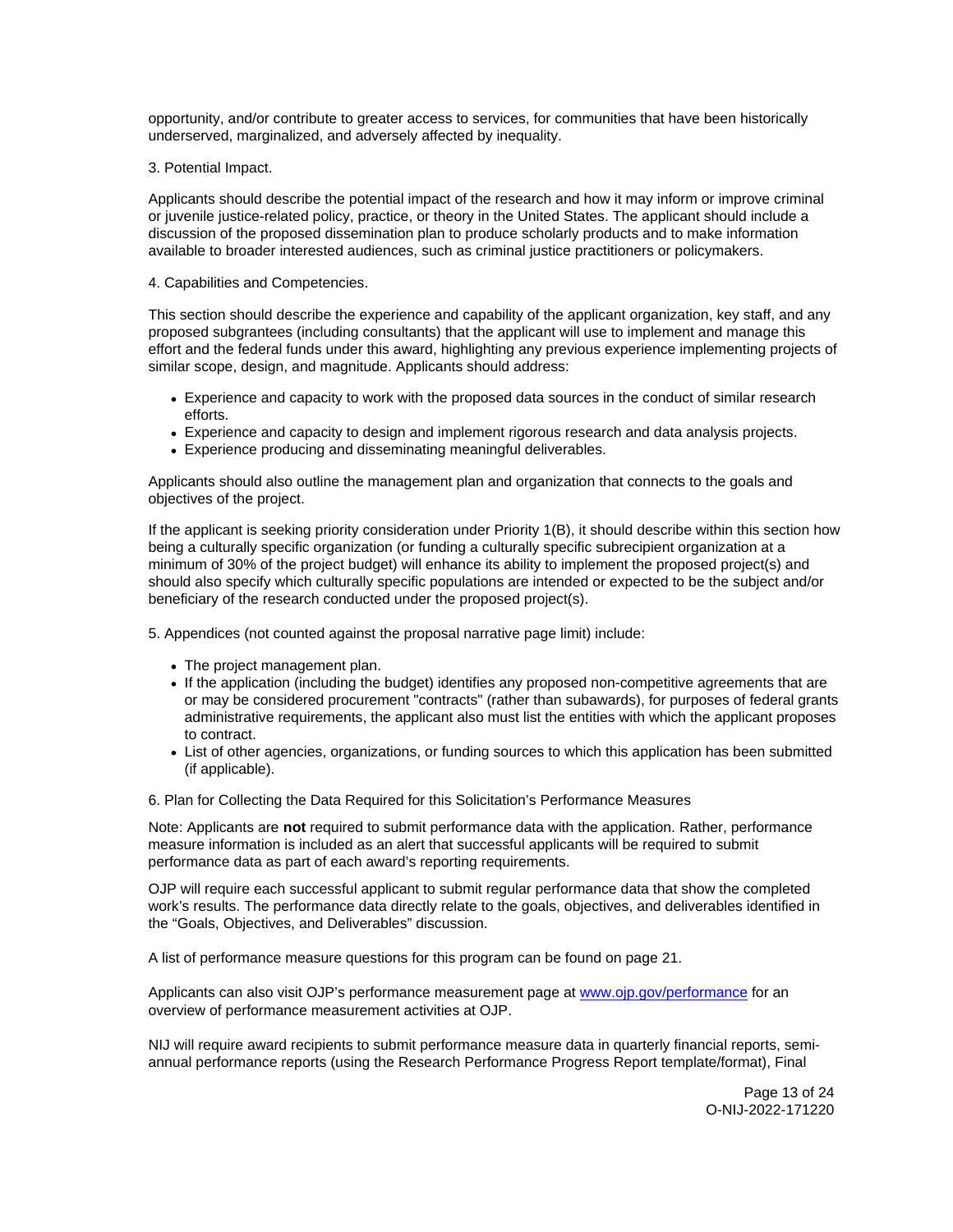<span id="page-14-0"></span>Performance Report and the Final Research Report. NIJ will provide further guidance on the post-award submission process, if selected for award.

## **Goals, Objectives, Deliverables, and Timeline**

Applicants will submit the project's goals, objectives, deliverables, and timelines in the JustGrants web-based form.

## **Budget and Associated Documentation**

## **Budget Worksheet and Budget Narrative (Web-based Form)**

The applicant will complete the JustGrants web-based budget form. See the [OJP Grant Application Resource](https://www.ojp.gov/funding/apply/ojp-grant-application-resource-guide#budget-prep)  [Guide](https://www.ojp.gov/funding/apply/ojp-grant-application-resource-guide#budget-prep) for additional information.

If the applicant is seeking priority consideration under Priority 1(B) based on the identification of at least one proposed subrecipient as a culturally specific organization, the proposed funding for the subrecipient in the webbased budget form **must be a minimum of 30% of award funding.** 

The budget narrative must also describe how the activities that will be funded with the (minimum) 30% of award funding provided to the subrecipient **specifically relate to the priority consideration requested under Priority 1(B)** and described in the Capabilities and Competencies section of the application.

The following paragraph (on "Cofunding") expressly modifies the "Cost Sharing or Matching Requirement" provisions in the OJP Grant Application Resource Guide. The applicant is to follow the guidance in the following paragraph instead of the guidance stated under the "Cost Sharing or Matching Requirement" heading in the OJP Grant Application Resource Guide.

**Cofunding:** An award made by NIJ under this solicitation may account for up to 100 percent of the total cost of the project. The application should indicate whether it is feasible for the applicant to contribute cash, facilities, or services as non-federal support for the project. The application should identify generally any such contributions that the applicant expects to make and the proposed budget should indicate in detail which items, if any, will be supported with non-federal contributions.

For additional match information, see the "Cost Sharing or Match Requirement" section under Federal Award Information.

If a successful application proposes a voluntary match amount, and OJP approves the budget, the total match amount incorporated into the approved budget becomes mandatory and subject to audit.

## **Indirect Cost Rate Agreement (if applicable)**

The applicant will submit its indirect cost rate agreement by uploading it as an attachment in JustGrants. See the [OJP Grant Application Resource Guide](https://www.ojp.gov/funding/apply/ojp-grant-application-resource-guide#indirect-cost) for additional information.

## **Financial Management Questionnaire (including applicant disclosure of high-risk status)**

The applicant will download the questionnaire, complete it, and submit it by uploading it as an attachment in JustGrants. See the [OJP Grant Application Resource Guide](https://www.ojp.gov/funding/apply/ojp-grant-application-resource-guide#fm-internal-controls-questionnaire) for the link to the questionnaire and additional information.

## **Disclosure of Process Related to Executive Compensation**

This solicitation expressly modifies the OJP Grant Application Resource Guide by not incorporating its "Disclosure of Process Related to Executive Compensation" provisions. Applicants to this solicitation are not required to provide this disclosure.

## **Additional Application Components**

Applicants will attach the additional requested documentation in JustGrants.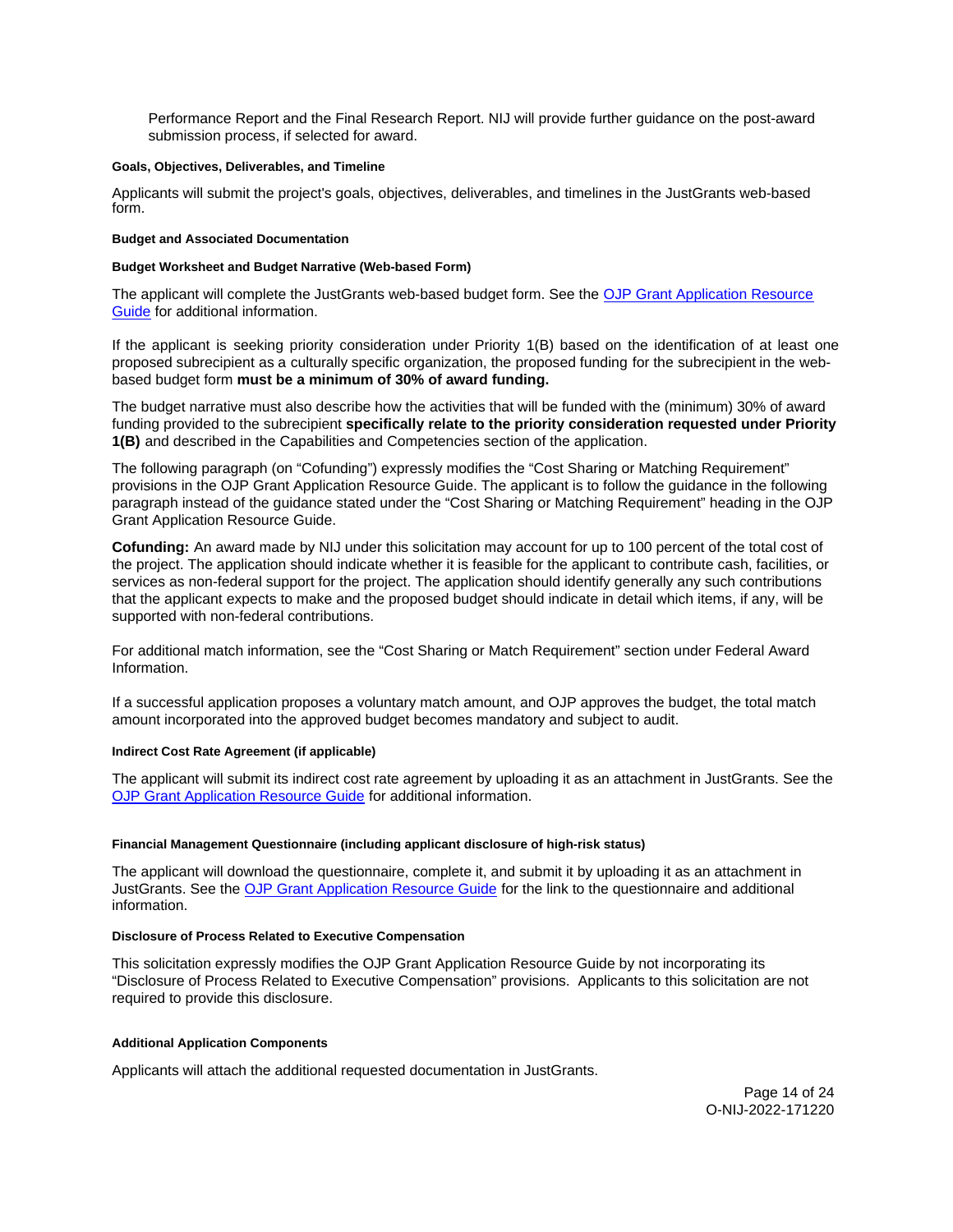## <span id="page-15-0"></span>**Curriculum Vitae or Resumes**

Curriculum vitae of key personnel. Curriculum vitae or resume of the principal investigator and any and all coprincipal investigators. In addition, curriculum vitae, resume, or biographical sketches of all other individuals (regardless of "investigator" status) who will be significantly involved in substantive aspects of the proposed project (including, for example, individuals such as statisticians used to conduct proposed data analysis).

## **Tribal Authorizing Resolution**

An application in response to this solicitation may require inclusion of tribal authorizing documentation as an attachment. If applicable, the applicant will submit the tribal authorizing documentation by uploading it as an attachment in JustGrants. See the [OJP Grant Application Resource Guide](https://www.ojp.gov/funding/apply/ojp-grant-application-resource-guide#tribal-authorizing-resolution) for information on tribal authorizing resolutions.

#### **Timeline Form**

Proposed project timeline and expected milestones.

## **Letters of Support**

Letters of cooperation/support or administrative agreements from organizations collaborating in the project, such as law enforcement and correctional agencies (if applicable).

#### **Research and Evaluation Independence and Integrity Statement**

If an application proposes research (including research and development) and/or evaluation, the applicant must demonstrate research/evaluation independence and integrity, including appropriate safeguards, before it may receive award funds. The applicant will submit documentation of its research and evaluation independence and integrity by uploading it as an attachment in JustGrants. For additional information, see the [OJP Grant](https://www.ojp.gov/funding/apply/ojp-grant-application-resource-guide#research-evaluation)  [Application Resource Guide.](https://www.ojp.gov/funding/apply/ojp-grant-application-resource-guide#research-evaluation)

#### **Bibliography/reference**

Provide a bibliography of any references cited in the Proposal Narrative.

## **Any tools/instruments, questionnaires, tables/chart/graphs, or maps**

Any tools/instruments, questionnaires, tables/charts/graphs, or maps pertaining to the proposed project that are supplemental to such items included in the main body of the narrative.

## **List of Individuals in the Application**

To assist OJP in assessing actual or apparent conflicts of interest (including such conflicts on the part of prospective reviewers of the application), provide a complete list of the individuals named or otherwise identified anywhere in the application (including in the budget or in any other attachment) who will or may work (or advise or consult) on the proposed research, development, or evaluation project. Applicants should use the ["Proposed](http://nij.ojp.gov/sites/g/files/xyckuh171/files/media/document/nij-project-staff-template.xlsx)  [Project Staff, Affiliation, and Roles"](http://nij.ojp.gov/sites/g/files/xyckuh171/files/media/document/nij-project-staff-template.xlsx) form available on the NIJ webpage to prepare this list.

## **Human Subjects Protection**

Human Subjects Protection paperwork as a separate attachment (documentation and forms related to Institutional Review Board [IRB] review). See [https://nij.ojp.gov/funding/human-subjects-protection.](https://nij.ojp.gov/funding/human-subjects-protection) **Note**: Final IRB approval is not required at the time an application is submitted.

## **Privacy Certificate**

Privacy Certificate as a separate attachment (for further guidance go to [https://nij.ojp.gov/funding/confidentiality](https://nij.ojp.gov/funding/confidentiality-and-privacy-protections)[and-privacy-protections](https://nij.ojp.gov/funding/confidentiality-and-privacy-protections) and [https://nij.ojp.gov/funding/model-privacy-certificate\)](https://nij.ojp.gov/funding/model-privacy-certificate).

## **Request to Use Incentives or Stipends**

Applicants proposing to use incentives or stipends payments as part of their research project design, must submit an incentive or stipend approval request, as a separate document, according to the requirements set forth at

> Page 15 of 24 O-NIJ-2022-171220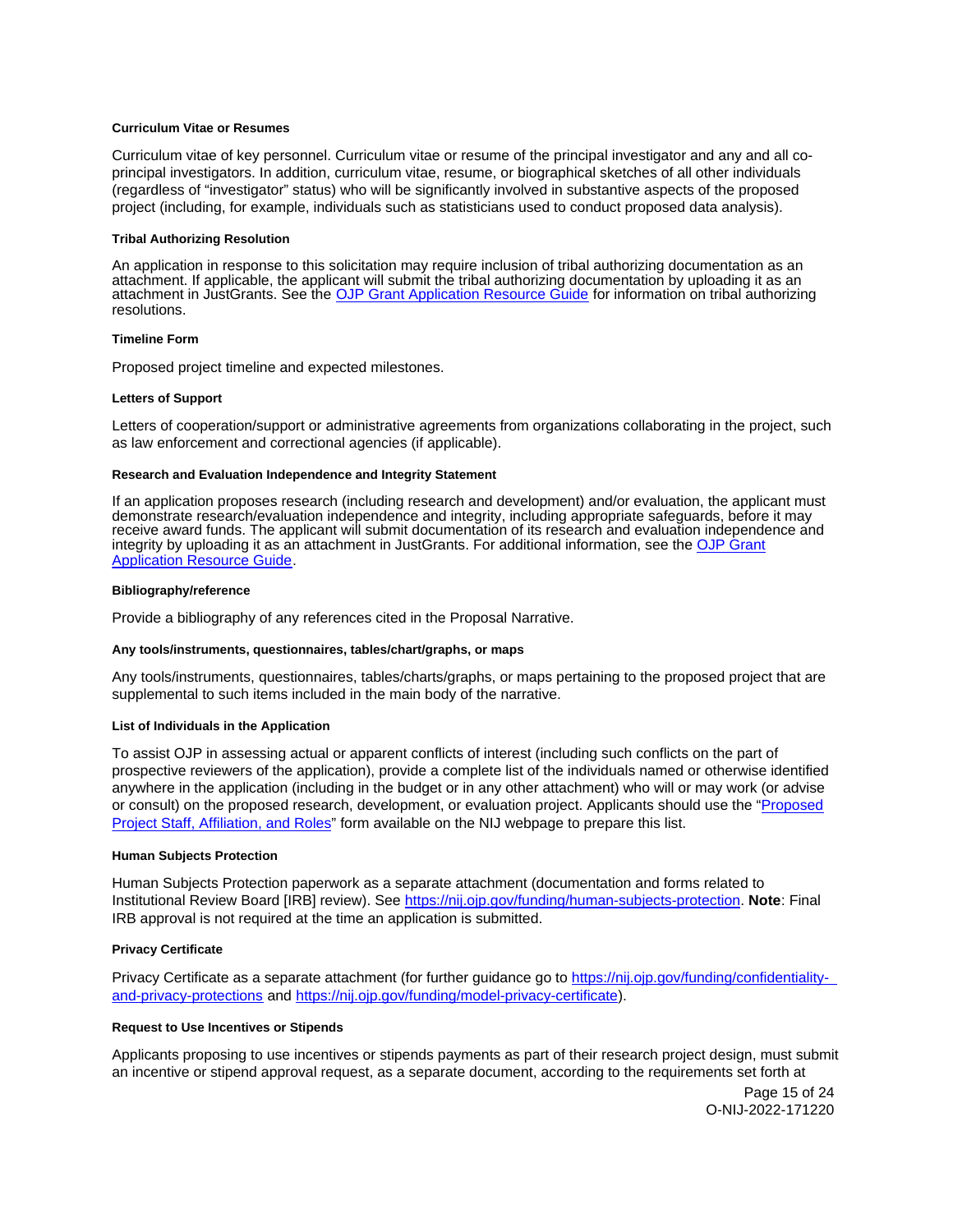## <span id="page-16-0"></span>[https://nij.ojp.gov/funding/participant-support-costs-and-incentives-social-science-research.](https://nij.ojp.gov/funding/participant-support-costs-and-incentives-social-science-research)

## **Documentation of "New Investigator/Early Career" status, if applicable**

Documentation of "new investigator/early career" status, if applicable.

#### **Consortium/Contractual Arrangements**

Explain the programmatic, fiscal, and administrative arrangements to be made between the applicant organization and the consortium organization(s).

#### **Data Archiving Plan**

Applicants should anticipate that NIJ will require, through special award conditions, that data sets resulting in whole or in part from projects funded under this solicitation be submitted for archiving with the NACJD. See [https://nij.ojp.gov/funding/research-development-and-evaluation-grant-award-requirements#data.](https://nij.ojp.gov/funding/research-development-and-evaluation-grant-award-requirements#data)

Applications should include as an appendix a brief plan as a separate attachment — labeled "Data Archiving Plan" — to comply with data archiving requirements. The plan should provide brief details about proposed data management and archiving, including submission to NIJ (through NACJD) of **all files and documentation**  necessary to allow for future efforts by others to reproduce the project's findings and/or to extend the scientific value of the data set through secondary analysis. Pertinent files and documentation include, among other things, qualitative and quantitative data produced, instrumentation and data collection forms, codebook(s), any specialized programming code necessary to reproduce all constructed measures and the original data analysis, description of necessary de-identification procedures, and (when required) a copy of the privacy certificate and informed consent protocols.

The plan should be one or two pages in length and include the level of effort associated with meeting archiving requirements.

Note that recipients are strongly encouraged to submit required data sets at least 90 days before the end of the period of performance.

#### **Disclosures and Assurances**

The applicant will address the following disclosures and assurances.

## **Disclosure of Lobbying Activities**

Complete and submit the SF-LLL in [Grants.gov.](https://Grants.gov) See the [OJP Grant Application Resource Guide](https://www.ojp.gov/funding/apply/ojp-grant-application-resource-guide#disclosure-lobby) for additional information.

## **DOJ Certified Standard Assurances**

Review and accept the DOJ Certified Standard Assurances in JustGrants. See the [OJP Grant Application](https://www.ojp.gov/funding/apply/ojp-grant-application-resource-guide#administrative)  [Resource Guide](https://www.ojp.gov/funding/apply/ojp-grant-application-resource-guide#administrative) for additional information.

## **Applicant Disclosure of Duplication in Cost Items**

Complete the JustGrants web-based Applicant Disclosure of Duplication in Cost Items form. See the [OJP Grant](https://www.ojp.gov/funding/apply/ojp-grant-application-resource-guide#applicant-disclosure-pending-applications)  [Application Resource Guide](https://www.ojp.gov/funding/apply/ojp-grant-application-resource-guide#applicant-disclosure-pending-applications) for additional information.

## **DOJ Certifications Regarding Lobbying; Debarment, Suspension and Other Responsibility Matters; and Drug-Free Workplace Requirements**

Review and accept the DOJ Certified Certifications Regarding Lobbying; Debarment, Suspension and Other Responsibility Matters; Drug-Free Workplace Requirements; Law Enforcement and Community Policing in JustGrants. See the [OJP Grant Application Resource Guide](https://www.ojp.gov/funding/apply/ojp-grant-application-resource-guide#administrative) for additional information.

> Page 16 of 24 O-NIJ-2022-171220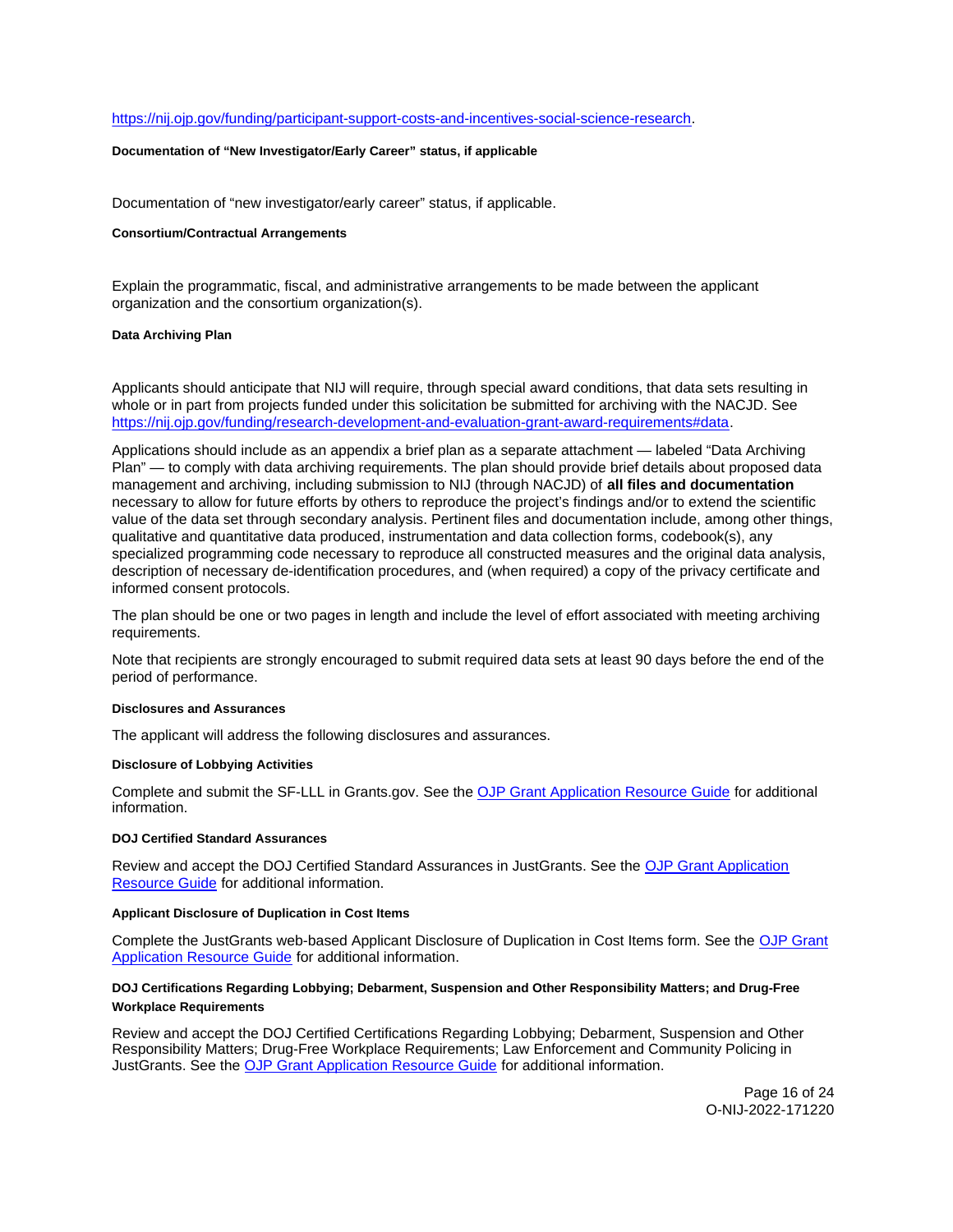## <span id="page-17-0"></span>**Applicant Disclosure and Justification – DOJ High Risk Grantees (if applicable)**

If applicable, submit the DOJ High Risk Disclosure and Justification as an attachment in JustGrants. A DOJ High Risk Grantee is an award recipient that has received a DOJ High Risk designation based on a documented history of unsatisfactory performance, financial instability, management system or other internal control deficiencies, or noncompliance with award terms and conditions on prior awards, or that is otherwise not responsible. See the [OJP Grant Application Resource Guide](https://www.ojp.gov/funding/apply/ojp-grant-application-resource-guide) for additional information.

## **How to Apply**

Step 1: The applicant must submit the **SF-424** and **SF-LLL** in [Grants.gov](https://Grants.gov) at [https://www.grants.gov/web/grants/register.html.](https://www.grants.gov/web/grants/register.html)

Step 2: The applicant must then submit the **full application,** including attachments, in JustGrants in [JustGrants.usdoj.gov.](https://justicegrants.usdoj.gov/)

For additional information, see the "How to Apply" section in the [OJP Grant Application Resource Guide](https://www.ojp.gov/funding/apply/ojp-grant-application-resource-guide#apply) and the [DOJ Application Submission Checklist.](https://justicegrants.usdoj.gov/sites/g/files/xyckuh296/files/media/document/appln-submission-checklist.pdf)

## **Submission Dates and Time**

The **SF-424 and the SF-LLL** must be submitted in [Grants.gov](https://Grants.gov) by 11:59 p.m. eastern time on May 9, 2022.

(**IMPORTANT:** Please carefully review UEI Transition details under Step 1. of the Submission Information section above).

The **full application** must be submitted in JustGrants by 8:59 p.m. eastern time on May 23, 2022.

OJP urges applicants to submit their [Grants.gov](https://Grants.gov) and JustGrants submissions prior to the due dates to allow sufficient time to correct errors and resubmit by the submission deadlines if a rejection notification is received. To be considered timely, the **full application** must be submitted in JustGrants by the JustGrants application deadline.

## **Experiencing Unforeseen Technical Issues**

An applicant that experiences unforeseen SAM.gov, [Grants.gov,](https://Grants.gov) or JustGrants technical issues beyond its control that prevent application submission by the deadline, must demonstrate all efforts in requesting technical support in order to submit an application by the deadline. Technical support is available via phone and email to the applicable SAM.gov, [Grants.gov,](https://Grants.gov) or JustGrants support centers or service desks in which an applicant received a ticket number for resolution. If an applicant misses a deadline due to unforeseen technical difficulties, the applicant may request a waiver to submit an application after the deadline. Note: If an applicant does not submit all the required [Grants.gov](https://Grants.gov) forms by the [Grants.gov](https://Grants.gov) deadline, the applicant will not be able to proceed to the JustGrants portion of the application process.

An applicant experiencing technical difficulties with the following systems must contact the associated support desk indicated below to report the technical issue and receive a tracking number:

- [Grants.gov](https://Grants.gov)  contact the [Grants.gov Customer Support Hotline](https://www.grants.gov/web/grants/support.html)
- SAM.gov contact the [SAM Help Desk \(Federal Service Desk\)](https://www.fsd.gov/gsafsd_sp)
- JustGrants contact the JustGrants Support Desk at [JustGrants.Support@usdoj.gov](mailto:JustGrants.Support@usdoj.gov) or 833–872–5175

An applicant requesting a waiver to submit a late application must document their request for technical assistance in an email to the OJP Response Center at [grants@ncjrs.gov](mailto:grants@ncjrs.gov) **within 24 hours after the application deadline** to request approval to submit its application after the deadline. If an applicant has technical issues with [Grants.gov,](https://Grants.gov) the applicant must contact the OJP Response Center within 24 hours of the [Grants.gov](https://Grants.gov) deadline to request approval to submit after the deadline. However, waiver requests will not be reviewed until after the

> Page 17 of 24 O-NIJ-2022-171220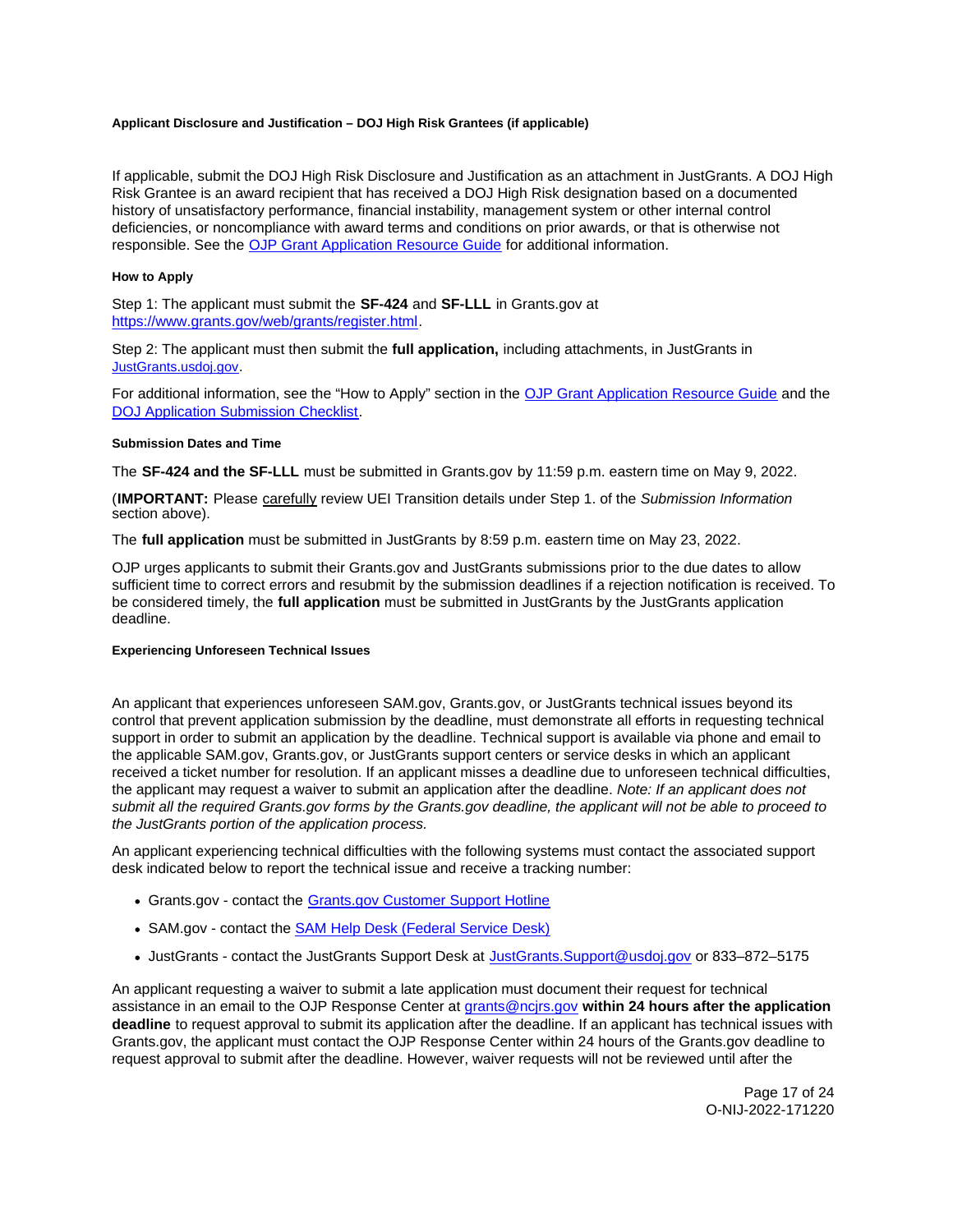<span id="page-18-0"></span>JustGrants deadline to allow time for all waivers to be submitted. Waiver requests to submit after the submission deadline must:

- Describe the technical difficulties experienced;
- Include a timeline of the applicant's submission efforts (e.g., what date and time did the error occur, what date and time was action taken to resolve the issue and resubmit; and what date and time did support representatives respond)
- Include an attachment(s) of the complete grant application and all required documentation and material; and
- Include the applicant's DUNS number (or Unique Entity Identifier if applying after April 4, 2022), any applicable SAM.gov tracking number(s), [Grants.gov](https://Grants.gov) Help Desk, and JustGrants Support Desk Ticket Numbers.

OJP will review each request for late submission and required supporting documentation and notify the applicant whether the request has been approved or denied. For more details on the waiver process, OJP encourages applicants to review the "Experiencing Unforeseen Technical Issues" section in the [OJP Grant Application](https://www.ojp.gov/funding/apply/ojp-grant-application-resource-guide#experiencing-unforeseen-technical-issues)  [Resource Guide.](https://www.ojp.gov/funding/apply/ojp-grant-application-resource-guide#experiencing-unforeseen-technical-issues)

## **Application Review Information**

## **Review Criteria**

## **Merit Review Criteria**

Applications that meet the basic minimum requirements will be evaluated by peer reviewers on how the proposed project/program addresses the following criteria:

- 1. Statement of the Problem (understanding of the problem) (10%)
	- Demonstrated understanding of the problem.
	- Demonstrated importance of research questions, goals and objectives, including alignment with the aims of the solicitation.
	- Demonstrated awareness of the state of current research.
- 2. Project Design and Implementation (quality and technical merit) (50%).
	- Feasibility of proposed project.
	- Soundness of methods and analytic and technical approach to addressing the stated aim(s) of the proposed project.
	- Awareness of potential pitfalls of proposed project design and feasibility of proposed actions to minimize and/or mitigate them.
	- Feasibility of completing the deliverables noted in the solicitation.

3. Capabilities and Competencies (capabilities, demonstrated productivity, and experience of the applicant organization and proposed project staff) (20%)

- Qualifications and experience of proposed project staff (that is, the principal investigator, any and all coprincipal investigators, and all other individuals (and organizations) identified in the application (regardless of "investigator" status) who will be significantly involved in substantive aspects of the proposed project).
- Demonstrated ability of the applicant organization to implement the proposed strategies and manage the effort.

Relationship between the capabilities/competencies of the proposed project staff (including the applicant

Page 18 of 24 O-NIJ-2022-171220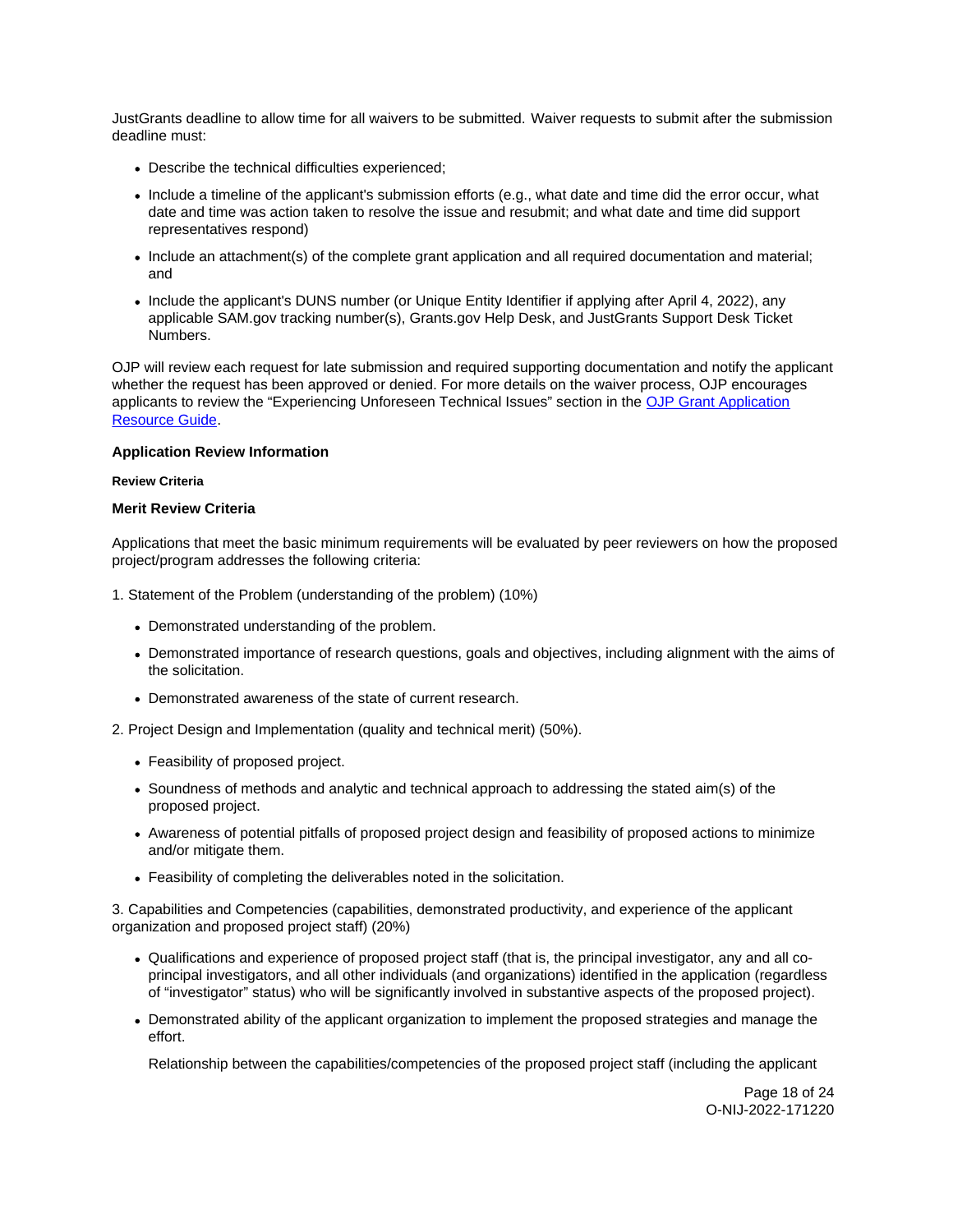organization) and the scope and strategies of the proposed project.

- <span id="page-19-0"></span>4. Potential Impact (20%)
	- Potential for a significant scientific or technical advance(s) that will improve criminal/juvenile justice in the United States.
	- Potential for significantly improved understanding of the stated criminal/juvenile justice problem.
	- Potential for innovative solution to address (all or a significant part of) the stated criminal/juvenile justice problem.
	- Strength and feasibility of the proposed dissemination plan to produce scholarly products (such as published, peer-reviewed, scientific journal articles, book chapter(s) or book(s) in the academic press, technological prototypes, patented inventions, databases, standards or similar scientific products) as well as make summary information available to broader interested audiences, such as criminal justice practitioners or policymakers.

## 5. Budget (0%)

In addition, peer reviewers will consider and may comment on the following additional items in the context of scientific and technical merit.

- Alignment of the proposed budget with proposed project activities.
- Total cost of the project relative to the perceived benefit (cost effectiveness).
- Appropriateness of the budget relative to the level of effort.
- Use of existing resources to conserve costs.

## **Other Review Criteria**

Other important considerations for NIJ include geographic diversity, strategic priorities (specifically including, but not limited to, those mentioned above relating to priority areas), available funding, past performance, and the extent to which the Budget Worksheet and Budget Narrative (web-based form) accurately explain project costs that are reasonable, necessary, and otherwise allowable under federal law and applicable federal cost principles.

## **Review Process**

Applications submitted under this solicitation that meet the basic minimum requirements, will be evaluated for technical merit by a peer review panel(s) in accordance with OJP peer review policy and procedures using the stated review criteria listed above.

OJP screens applications to ensure they meet the basic minimum requirements prior to conducting the peer review. Although specific requirements may vary, the following are common requirements applicable to all OJP solicitations:

- The application must be submitted by an eligible type of applicant.
- The application must request funding within programmatic funding constraints (if applicable).
- The application must be responsive to the scope of the solicitation.
- The application must include all items necessary to meet the basic minimum requirements.

The application, if submitted by an applicant that is a DOJ High Risk Grantee, or is designated "high risk" by a federal grant-making agency outside of DOJ, must not have been determined by the NIJ Director to pose a substantial risk of program implementation failure, based on 1) the applicant's lack of sufficient progress in addressing required corrective actions necessary for removal of the DOJ High Risk Grantee (or non-DOJ high risk) designation, 2) the nature and severity of the issues leading to or accompanying the DOJ High Risk Grantee (or non-DOJ high risk) designation, and/or

> Page 19 of 24 O-NIJ-2022-171220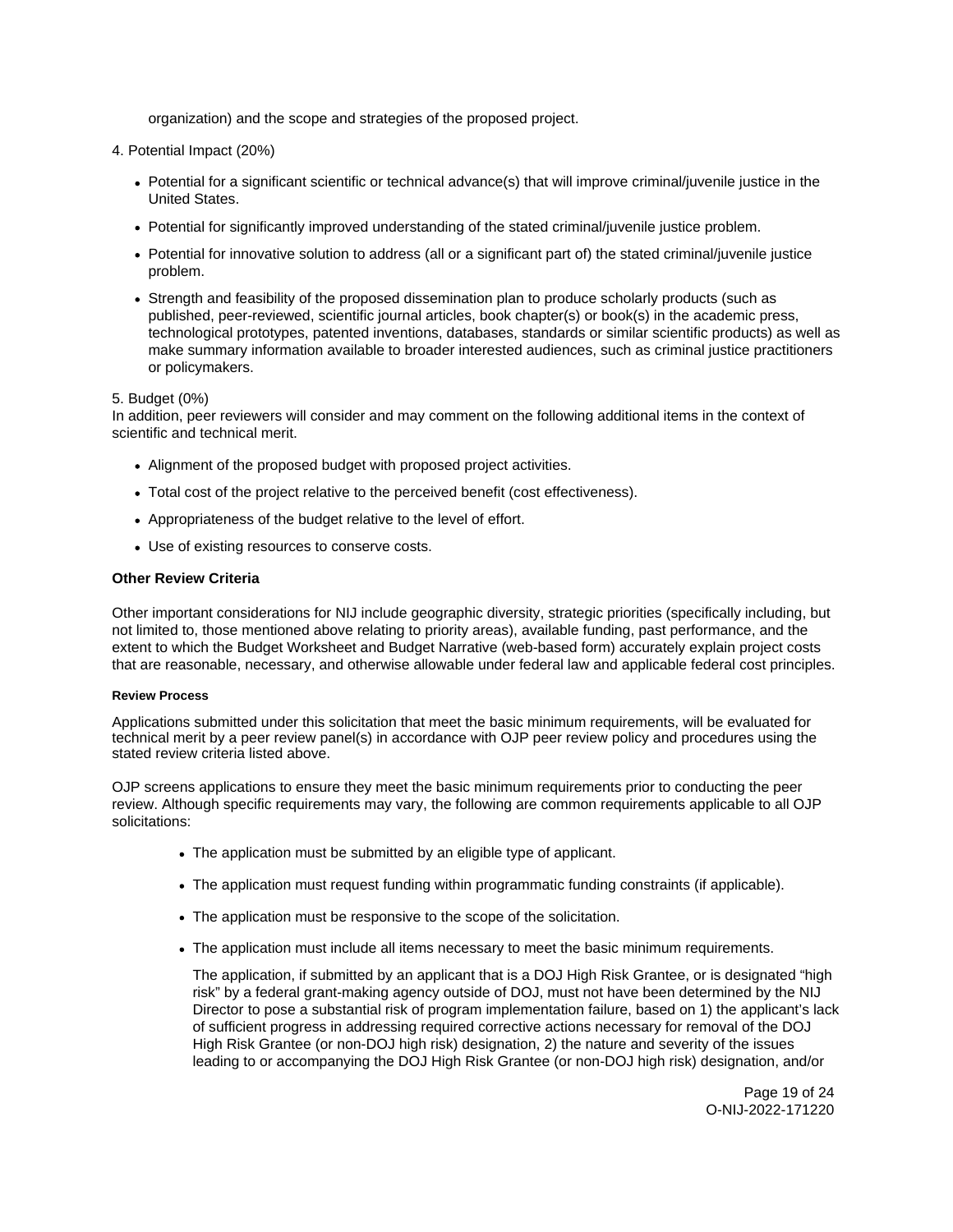3) the applicant's expected ability to manage grant funds and achieve grant goals and objectives.

<span id="page-20-0"></span>Pursuant to the Part 200 Uniform Requirements, before award decisions are made, OJP also reviews information related to the degree of risk posed by the applicant. Among other things to help assess whether an applicant with one or more prior federal awards has a satisfactory record with respect to performance, integrity, and business ethics, OJP checks whether the applicant is listed in SAM as excluded from receiving a federal award.

In addition, if OJP anticipates that an award will exceed \$250,000 in federal funds, OJP also must review and consider any information about the applicant that appears in the non-public segment of the integrity and performance system accessible through SAM (currently, the Federal Awardee Performance and Integrity Information System, FAPIIS).

**Important note on FAPIIS:** An applicant may review and comment on any information about itself that currently appears in FAPIIS and was entered by a federal awarding agency. OJP will consider such comments by the applicant, in addition to the other information in FAPIIS, in its assessment of the risk posed by the applicant.

All final award decisions will be made by Director of the National Institute of Justice, who may consider not only peer review ratings and NIJ recommendations, but also other factors as indicated in this section.

## **Federal Award Administration Information**

## **Federal Award Notices**

See the [OJP Grant Application Resource Guide](https://www.ojp.gov/funding/apply/ojp-grant-application-resource-guide#federal-award-notices) for information on award notifications and instructions.

## **Administrative, National Policy, and Other Legal Requirements**

If selected for funding, in addition to implementing the funded project consistent with the OJP-approved application, the recipient must comply with all award conditions and all applicable requirements of federal statutes and regulations, including the applicable requirements referred to in the assurances and certifications executed in connection with award acceptance. For additional information on these legal requirements, see the "Administrative, National Policy, and Other Legal Requirements" section in the [OJP Grant Application Resource](https://www.ojp.gov/funding/apply/ojp-grant-application-resource-guide#administrative)  [Guide.](https://www.ojp.gov/funding/apply/ojp-grant-application-resource-guide#administrative)

## **Information Technology (IT) Security Clauses**

An application in response to this solicitation may require inclusion of information related to information technology security. See the [OJP Grant Application Resource Guide](https://www.ojp.gov/funding/apply/ojp-grant-application-resource-guide#information-technology) for information on information technology security.

## **General Information about Post-Federal Award Reporting Requirements**

In addition to the deliverables described in the "Program Description" section, all award recipients under this solicitation will be required to submit certain reports and data.

Required reports. Award recipients typically must submit quarterly financial reports, semi-annual performance reports, final financial and performance reports, final research reports, and, if applicable, an annual audit report in accordance with the Part 200 Uniform Requirements or specific award conditions. Future awards and fund drawdowns may be withheld if reports are delinquent. (In appropriate cases, OJP may require additional reports.)

See the [OJP Grant Application Resource Guide](https://www.ojp.gov/funding/apply/ojp-grant-application-resource-guide#general-information) for additional information on specific post-award reporting requirements, including performance measure data.

## **Federal Awarding Agency Contact(s)**

For questions directed to the Federal Awarding Agency, see OJP Response Center contact information on page 2.

For contact information for [Grants.gov](https://Grants.gov) and JustGrants, see page 2.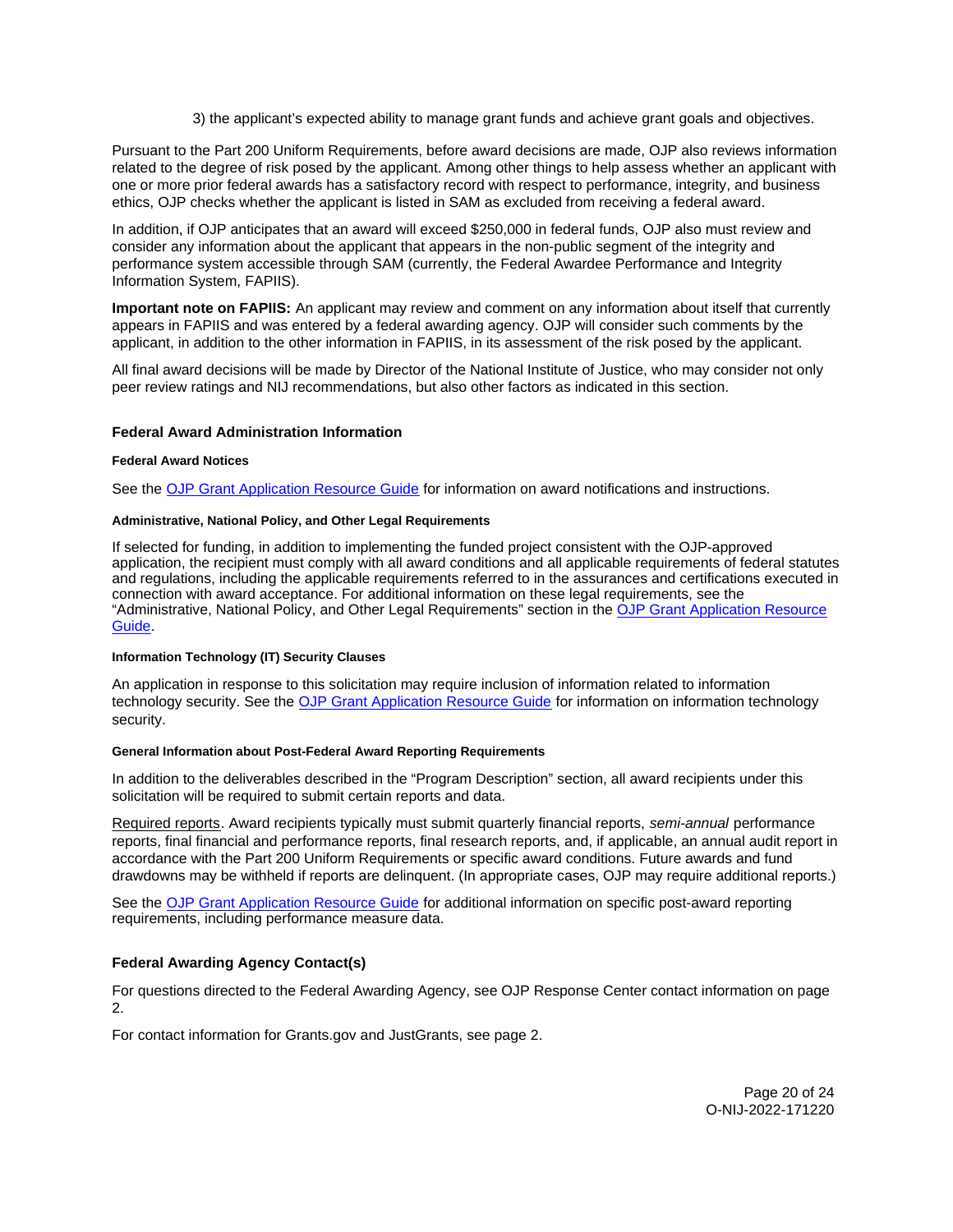## <span id="page-21-0"></span>**Other Information**

## **Freedom of Information and Privacy Act (5 U.S.C. 552 and 5 U.S.C. 552a)**

See the [OJP Grant Application Resource Guide](https://www.ojp.gov/funding/apply/ojp-grant-application-resource-guide#foia) for information on the Freedom of Information and Privacy Act (5 U.S.C. 552 and 5 U.S.C. 552a).

#### **Provide Feedback to OJP**

See the [OJP Grant Application Resource Guide](https://www.ojp.gov/funding/apply/ojp-grant-application-resource-guide#feedback) for information on how to provide feedback to OJP.

#### **Performance Measures**

| Objective<br>Conduct research in social<br>and behavioral sciences<br>having clear implications for<br>criminal justice policy and<br>practice in the United States. | <b>Performance Measure(s)</b><br>1. Relevance to the needs of<br>the field as measured by<br>whether the project's<br>substantive scope did not<br>deviate from the funded project<br>or any subsequent agency-<br>approved modifications to the<br>scope.<br>2. Quality of the research as<br>demonstrated by the scholarly<br>products that result, in whole or<br>in part, from work funded under<br>the NIJ award, such as<br>published, peer-reviewed,<br>scientific journal articles, and/or<br>(as appropriate for the funded<br>project) law review journal<br>articles, book chapter(s) or<br>book(s) in the academic press,<br>technological prototypes,<br>patented inventions, or similar<br>scientific products.<br>3. Quality of management as<br>measured by such factors as<br>whether significant project<br>milestones were achieved,<br>reporting and other deadlines<br>were met, and costs remained<br>within approved limits. | <b>Data Recipient Provides</b><br>1. Quarterly financial reports,<br>semi-annual and final<br>performance reports, and<br>products of the work<br>performed under the NIJ<br>award (including, at minimum,<br>a final research report). If<br>applicable, an annual audit<br>report.<br>2. List of citation(s) to all<br>scholarly products that result,<br>in whole or in part, from work<br>funded under the NIJ award.<br>3. If applicable, each data set<br>that resulted, in whole or in<br>part, from work funded under<br>the NIJ award. |
|----------------------------------------------------------------------------------------------------------------------------------------------------------------------|-----------------------------------------------------------------------------------------------------------------------------------------------------------------------------------------------------------------------------------------------------------------------------------------------------------------------------------------------------------------------------------------------------------------------------------------------------------------------------------------------------------------------------------------------------------------------------------------------------------------------------------------------------------------------------------------------------------------------------------------------------------------------------------------------------------------------------------------------------------------------------------------------------------------------------------------------------|-------------------------------------------------------------------------------------------------------------------------------------------------------------------------------------------------------------------------------------------------------------------------------------------------------------------------------------------------------------------------------------------------------------------------------------------------------------------------------------------------------------------------------------------------|

## **Application Checklist**

## **NIJ FY22 Research and Evaluation on Desistance from Crime**

This application checklist has been created as an aid in developing an application. The **DOJ Application** [Submission Checklist](https://justicegrants.usdoj.gov/sites/g/files/xyckuh296/files/media/document/appln-submission-checklist.pdf) is another resource.

## **What an Applicant Must Do:**

Prior to registering in [Grants.gov](https://Grants.gov):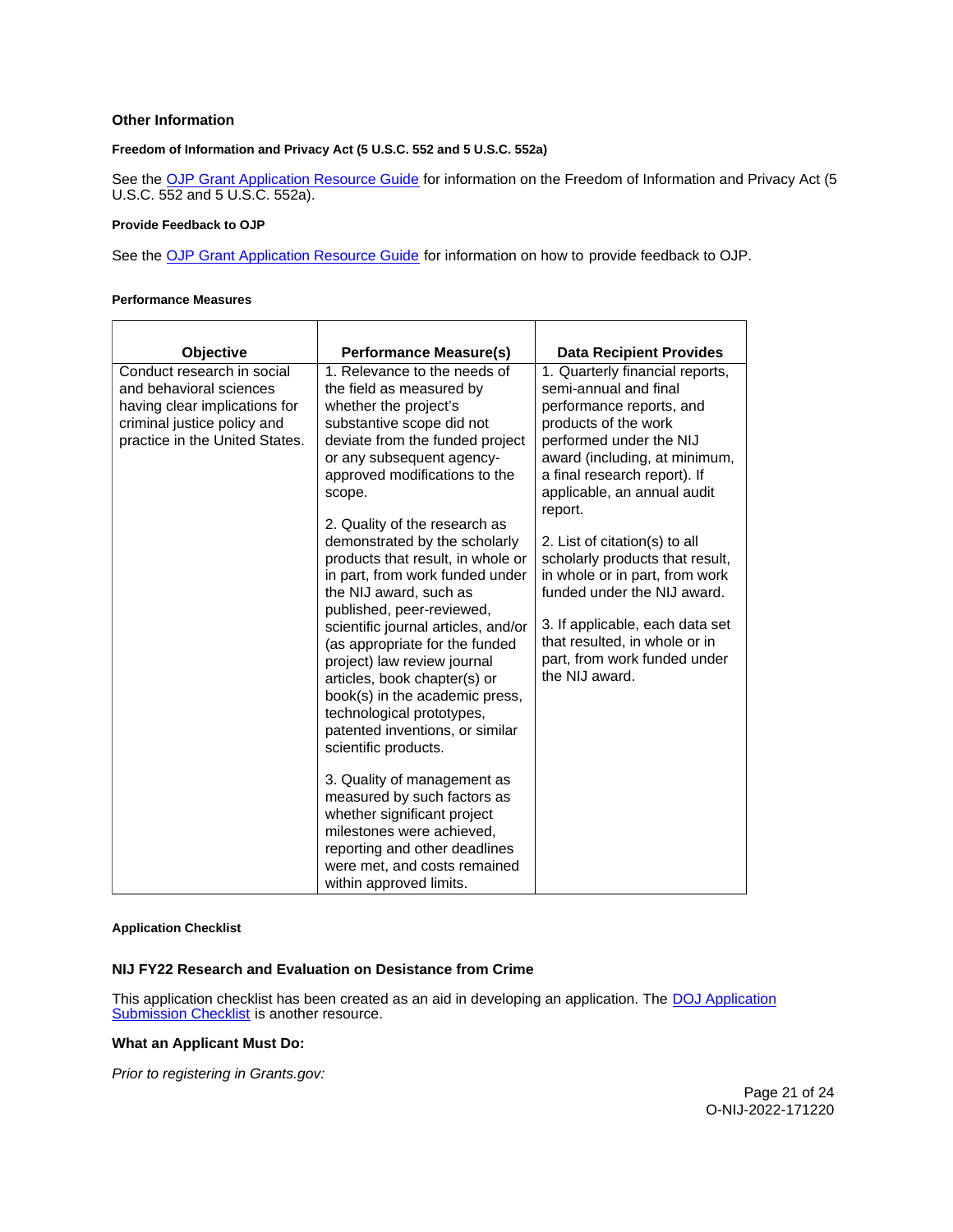- Confirm your Entity's [System Award Management \(SAM\)](https://sam.gov/SAM/) Registration Information (see [OJP Grant](https://www.ojp.gov/funding/apply/ojp-grant-application-resource-guide#apply)  **[Application Resource Guide\)](https://www.ojp.gov/funding/apply/ojp-grant-application-resource-guide#apply)**
- Acquire a SAM Unique Entity Identifier (UEI):
	- If applying before April 4, 2022, obtain or confirm your Data Universal Number System (DUNS) number at [www.dnb.com.](http://www.dnb.com)
	- On April 4, 2022, the federal government will stop using DUNS and start using the new [SAM UEI.](https://justicegrants.usdoj.gov/resources/system-for-award-management#transition-to-unique-entity-id-sam)

To register in [Grants.gov](https://Grants.gov):

- Acquire an AOR and a [Grants.gov](https://Grants.gov) username and password (see OJP Grant Application Resource [Guide\)](https://www.ojp.gov/funding/apply/ojp-grant-application-resource-guide#apply)
- Acquire AOR confirmation from the E-Business Point of Contact (E-Biz POC) (see [OJP Grant](https://www.ojp.gov/funding/apply/ojp-grant-application-resource-guide#apply)  [Application Resource Guide\)](https://www.ojp.gov/funding/apply/ojp-grant-application-resource-guide#apply)

To find the funding opportunity:

- Search for the funding opportunity in [Grants.gov](https://Grants.gov) using the opportunity number, Assistance Listing or keyword(s)
- Access the funding opportunity and application package (see Step 7 in the [OJP Grant Application](https://www.ojp.gov/funding/apply/ojp-grant-application-resource-guide#apply)  [Resource Guide\)](https://www.ojp.gov/funding/apply/ojp-grant-application-resource-guide#apply)
- Sign up for [Grants.gov](https://Grants.gov) email [notifications](https://www.grants.gov/web/grants/manage-subscriptions.html) (optional) (see [OJP Grant Application Resource Guide\)](https://www.ojp.gov/funding/apply/ojp-grant-application-resource-guide#apply)
- Read Important Notice: Applying for Grants in Grants.gov
- Read OJP policy and guidance on conference approval, planning, and reporting available at [ojp.gov/financialguide/DOJ/PostawardRequirements/chapter3.10a.htm](https://ojp.gov/financialguide/DOJ/PostawardRequirements/chapter3.10a.htm) (see [OJP Grant Application](https://www.ojp.gov/funding/apply/ojp-grant-application-resource-guide#prior-approval)  [Resource Guide](https://www.ojp.gov/funding/apply/ojp-grant-application-resource-guide#prior-approval)

## **Overview of Post-Award Legal Requirements:**

Review the "Overview of Legal Requirements Generally Applicable to OJP Grants and Cooperative [Agreements - FY 2022 Awards"](https://www.ojp.gov/funding/explore/legal-overview-awards) in the [OJP Funding Resource Center.](https://www.ojp.gov/funding/explore/legal-overview-awards)

## **Review Scope Requirement:**

The federal amount requested is within the allowable limit(s) of \$2M.

**Review Eligibility Requirement:** See cover page.

~~~

## **Prepare to submit the Application for Federal Assistance standard form (SF)-424 and Disclosure of Lobbying Activities form (SF-LLL)**

- Review Information to complete the Application for Federal Assistance (SF-424) in [Grants.gov](https://Grants.gov)
- Complete Standard Applicant Information (SF-424 information from [Grants.gov\)](https://Grants.gov)
- Submit the **SF-424** and **SF-LLL** in [Grants.gov](https://Grants.gov)

After the SF-424 and SF-LLL submission in [Grants.gov](https://Grants.gov), receive [Grants.gov](https://Grants.gov) email notifications that:

- Submission has been received in [Grants.gov](https://Grants.gov)
- Submission has either been successfully validated or rejected with errors (see OJP Grant [Application Resource Guide\)](https://www.ojp.gov/funding/apply/ojp-grant-application-resource-guide#apply)

If no [Grants.gov](https://Grants.gov) receipt and validation, or error notifications are received:

• Contact OJP Response Center regarding technical difficulties (see OJP Grant Application Resource [Guide\)](https://www.ojp.gov/funding/apply/ojp-grant-application-resource-guide#apply)

Receive email notification to complete application in JustGrants:

Proceed to complete application in JustGrants

## **Content of Application Submission: Critical Application Elements**

The following items are critical application elements required to pass the basic minimum requirements review. If

Page 22 of 24 O-NIJ-2022-171220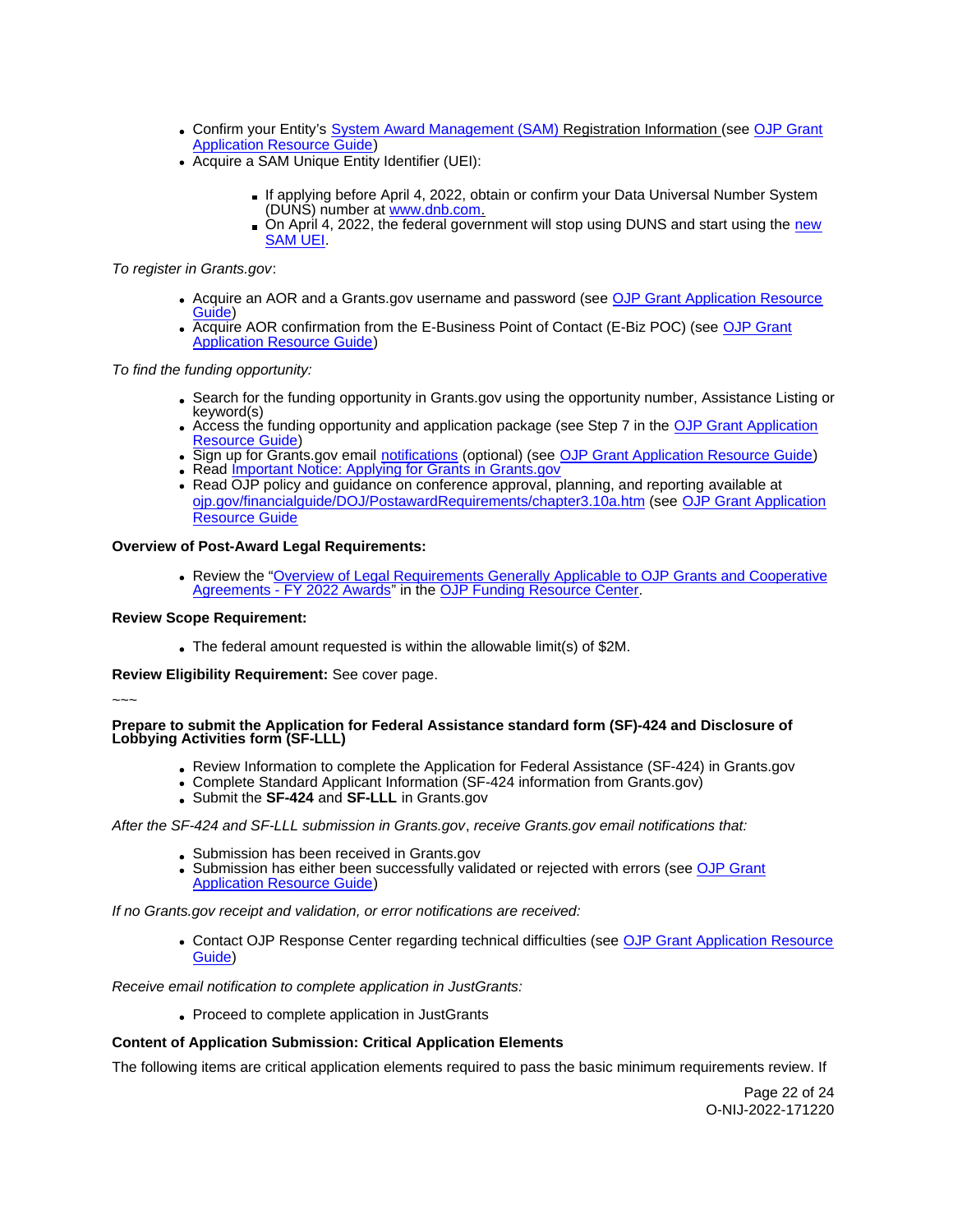<span id="page-23-0"></span>OJP determines that an application does not include the following elements, it will neither proceed to peer review, nor receive further consideration.

- Proposal Narrative
- Budget Worksheet and Budget Narrative (web-based form)
- Curriculum Vitae/Resumes for Key Personnel (For purposes of this solicitation, "key personnel" means the principal investigator, and any and all co-principal investigators.)

~~~

#### **Budget and Associated Documentation:**

- Indirect Cost Rate Agreement (if applicable) (see [OJP Grant Application Resource Guide\)](https://www.ojp.gov/funding/apply/ojp-grant-application-resource-guide#indirect-cost)
- Financial Management and System of Internal Controls Questionnaire (see [OJP Grant Application](https://www.ojp.gov/funding/apply/ojp-grant-application-resource-guide#fm-internal-controls-questionnaire)  [Resource Guide\)](https://www.ojp.gov/funding/apply/ojp-grant-application-resource-guide#fm-internal-controls-questionnaire)
- **Disclosure of Process related to Executive Compensation (see OJP Grant Application Resource** [Guide\)](https://www.ojp.gov/funding/apply/ojp-grant-application-resource-guide#disclosure-process-executive)

## **Additional Application Components:**

- Tribal Authorizing Resolution (if applicable) (see [OJP Grant Application Resource Guide\)](https://www.ojp.gov/funding/apply/ojp-grant-application-resource-guide#tribal-authorizing-resolution)
- Research and Evaluation Independence and Integrity (see [OJP Grant Application Resource Guide\)](https://www.ojp.gov/funding/apply/ojp-grant-application-resource-guide#research-evaluation)
- Request and Justification for Employee Compensation; Waiver (if applicable) (see OJP Grant [Application Resource Guide\)](https://www.ojp.gov/funding/apply/ojp-grant-application-resource-guide#limitation-use-award)

## **Disclosures and Assurances:**

- [Disclosure of Lobbying Activities \(SF-LLL\)](https://ojp.gov/funding/Apply/Resources/Disclosure.pdf) (see [OJP Grant Application Resource Guide\)](https://www.ojp.gov/funding/apply/ojp-grant-application-resource-guide#disclosure-lobby)
- Applicant Disclosure of Duplication in Cost Items (see [OJP Grant Application Resource Guide\)](https://www.ojp.gov/funding/apply/ojp-grant-application-resource-guide#applicant-disclosure-pending-applications)
- DOJ Certified Standard Assurances (see [OJP Grant Application Resource Guide\)](https://www.ojp.gov/funding/apply/ojp-grant-application-resource-guide#administrative)
- DOJ Certifications Regarding Lobbying; Debarment, Suspension and Other Responsibility Matters; and Drug-Free Workplace Requirements (see [OJP Grant Application Resource Guide\)](https://www.ojp.gov/funding/apply/ojp-grant-application-resource-guide#administrative)
- Applicant Disclosure and Justification DOJ High Risk Grantees (if applicable) (see OJP Grant [Application Resource Guide\)](https://www.ojp.gov/funding/apply/ojp-grant-application-resource-guide#applicant-disclosure-justification)

Submit application in JustGrants:

Application has been successfully submitted in JustGrants

If no JustGrants application submission, validation, or error notifications are received:

• Contact the JustGrants Service Desk at 833-872-5175 or [JustGrants.Support@usdoj.gov](mailto:JustGrants.Support@usdoj.gov) regarding technical difficulties.

## **Endnotes**

[1] Applicants are strongly encouraged to familiarize themselves with the series: [https://nij.ojp.gov/desistance](https://nij.ojp.gov/desistance-from-crime)[from-crime.](https://nij.ojp.gov/desistance-from-crime)

[2] Bucklen, Kristofer. (2021). Desistance-focused criminal justice practice. In Desistance from crime: Implications for research, policy, and practice. Washington, DC: National Institute of Justice. NCJ 301497. [https://www.ojp.gov/pdffiles1/nij/301497.pdf.](https://www.ojp.gov/pdffiles1/nij/301497.pdf)

[3] [https://nij.ojp.gov/desistance-from-crime.](https://nij.ojp.gov/desistance-from-crime)

[4] Rocque, Michael. (2021). But what does it mean? Defining, measuring, and analyzing desistance from crime in criminal justice. In Desistance from crime: Implications for research, policy, and practice. Washington, DC:

> Page 23 of 24 O-NIJ-2022-171220